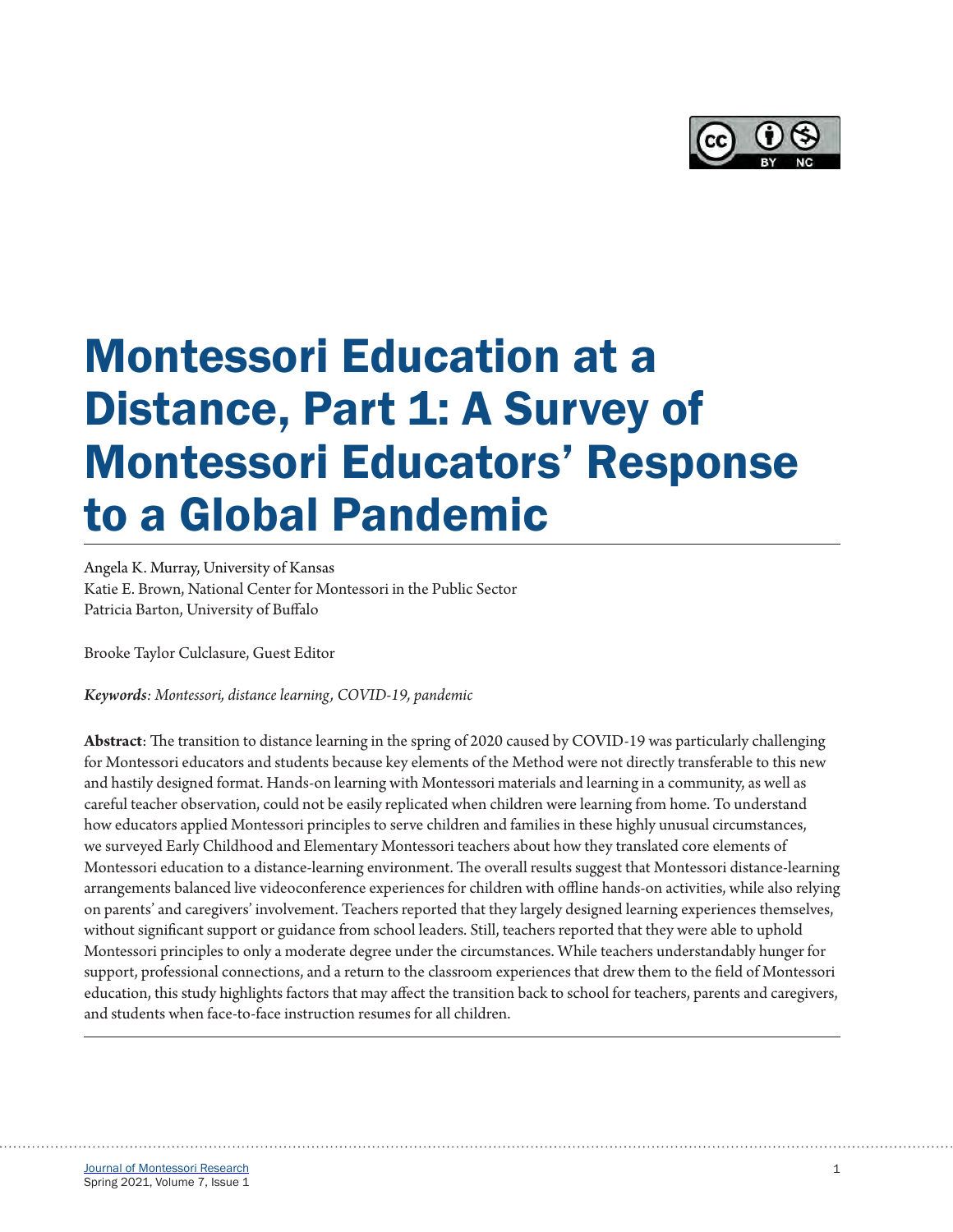The COVID-19 pandemic created an abrupt transition for children throughout the United States. This transition presented unique challenges for educators, parents and caregivers, and children involved in Montessori education because of the approach's unique design involving specific resources, actions, and goals. With a history of more than 100 years since its inception, Montessori education represents the largest alternative pedagogy available in the country today (Debs & Brown, 2017). According to the Montessori Census, maintained by the National Center for Montessori in the Public Sector (NCMPS) to "provide complete and accurate information about the state of Montessori in the United States," an estimated 2,700 Montessori schools exist in the United States, with roughly 500 of these in publicly funded schools (NCMPS, n.d.). We wondered how teachers across these schools could provide parents and caregivers with effective but reasonable Montessori-based activities for children to do at home when key elements were not directly transferable and parents and caregivers had varying degrees of capacity for implementing the Method.

## Theoretical Framework

While the literature regarding educational changes in response to a global pandemic is only now being written, key elements of Montessori practice are documented in a Montessori logic model published in 2019 (Culclasure et al., 2019). The model organizes key inputs, programming, and outputs of Montessori education. It also expands the programming section by providing details of resources, actions, and goals across age levels. This model provides a useful structure for considering the key elements of the Montessori Method that were affected by distancelearning set-ups that were hastily formed as families were required to social distance and follow stay-at-home orders across the country. Our focus was on the programimplementation portion of the logic model because it forms the core of the model, which helps to "consider and prioritize" the most critical program aspects (W. K. Kellogg Foundation, 2004, p. 5). The resources, actions, and goals that comprise the programming component of the logic model are shown in Figure 1.

First, we focused on the *resources* necessary for an authentic Montessori environment, which include the ordered environment teachers create for exposing children to the broad, interrelated Montessori curriculum.

#### *Figure 1* Excerpt from Montessori Logic Model (Culclasure et al., 2019)

|                                        | <b>Programming Across Levels</b>            |                                        |  |
|----------------------------------------|---------------------------------------------|----------------------------------------|--|
| <b>Resources</b>                       | <b>Actions</b>                              | Goals                                  |  |
| Ordered environments                   | Choose activities of interest               | Purposeful activity                    |  |
| Broad, interrelated<br>curriculum      | Use real-life and<br>manipulative materials | Sustained focus<br>Self-discipline and |  |
| Individualized instruction             | Assist and collaborate with<br>peers.       | knowledge                              |  |
| Positive emotional climate             | Resolve disagreements                       | Compassion for others                  |  |
| Clear expectations                     | <b>Express self artistically</b>            | Positive attitude toward<br>school     |  |
| Experiences with nature                | Move freely in classroom                    | Confidence and initiative              |  |
| Adaptation for atypical<br>development | Help maintain the<br>covironment            | Contributing member of<br>society      |  |

Teachers emphasize instruction individualized to the level and needs of each child while providing a positive emotional climate with clear expectations. Opportunities for experiences with nature, as well as accommodations for atypical development, round out the necessary resources providing the foundation for children's activity in the Montessori Method. *Actions* that Montessori children engage in are based on choosing activities of interest largely with real-life and manipulative materials. While moving freely in the classroom and engaging in these activities, children assist one another, collaborate with their peers, and are empowered to resolve disagreements largely on their own. Children also express themselves artistically and help maintain the classroom environment. As a result of providing children with appropriate resources and opportunities to engage in the described actions, Montessori educators anticipate that children will achieve a number of specific *goals*. These goals include children sustaining focus while pursuing purposeful activities that they expect to result in selfdiscipline and knowledge, as well as confidence, initiative, and a positive attitude toward school. Other important goals revolve around interpersonal outcomes, such as compassion for others and becoming a contributing member of the classroom community and society at large (Culclasure et al., 2019).

Our focus for this study was on educators serving children at the Early Childhood (EC; i.e., ages  $2\frac{1}{2}$  to 6) and Elementary (El; i.e., ages 6 to 12) levels in the United States because the vast majority of Montessori classrooms serve children in these age groups (NCMPS, n.d.). While many of the principles of Montessori education apply across age levels, the Montessori logic model highlights elements that differ in approach or emphasis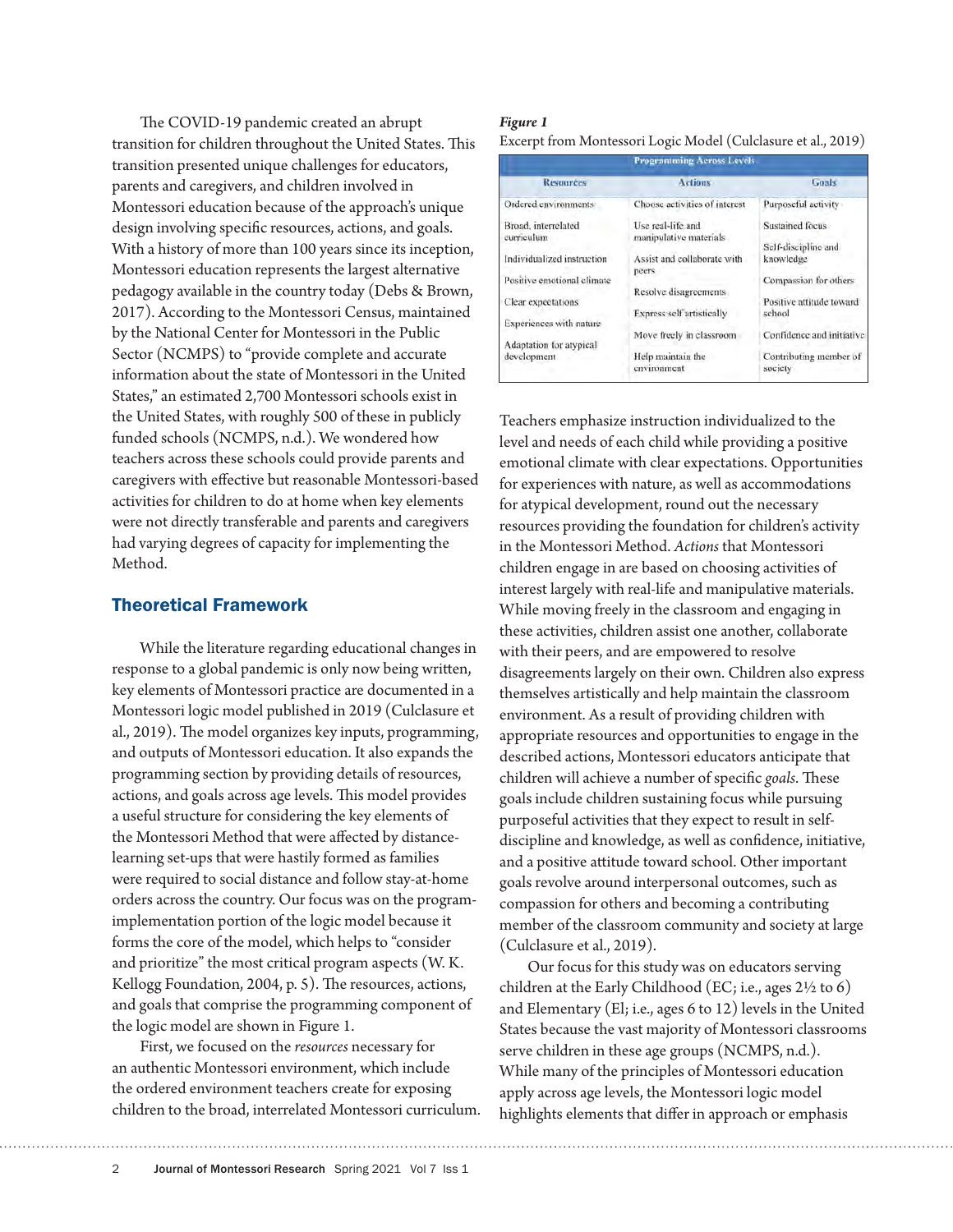between groups (Culclasure et al., 2019). For example, the EC level emphasizes one-on-one instruction, precise presentations, repetition, and exploring the environment. In contrast, the El level focuses on increased freedom and greater responsibility along with interactive small-group lessons and children planning and tracking their own activities.

Technology in Montessori classrooms was a topic of increasing debate even before the COVID-19 pandemic. Montessori professionals tended to agree that screens did not belong in EC classrooms and referenced support from the American Academy of Pediatrics guidelines (MacDonald, 2016). However, Greg MacDonald (2016), a director of Elementary training for the Association Montessori Internationale (AMI), noted,

*From the Elementary years on, we are probably on the safest ground when we treat digital devices as potential tools for self-construction, and when we refrain from introducing them until sensorial avenues have been explored by the children, and exhausted. These devices should be "materials" in the classroom, and they should fully conform to Montessori philosophy and practice*. (p. 105)

With the tremendous emphasis on technology for delivering distance learning, Montessori education's resistance to digital devices for young children and only reluctant acceptance for El students further complicated the situation created by the school closures during the pandemic.

The unprecedented and rapid response to the COVID-19 pandemic in the spring of 2020 led us to wonder how, and if, the resources, actions, and goals outlined in the logic model, which are fundamental to Montessori education, could be effectively translated to a distance-learning setting. The questions arise because much of the rich history and philosophy of Montessori education is place-based and grounded in interpersonal interactions and physical activity in the environment. Therefore, the overarching objective of this study was to understand how Montessori schools and educators interpreted and applied Montessori principles to serve children and families in these highly unusual circumstances, given that key elements—primarily hands-on learning with Montessori materials, learning in a community, and direct teacher observation—were

missing. To achieve this objective, we identified four specific research questions:

1. What was the teaching situation for Montessori EC and El educators during the distance learning necessitated by the COVID-19 pandemic? 2. What strategies did educators incorporate to provide a Montessori educational experience for children while they were learning from home? 3. How did teachers feel about their ability to accomplish the expected goals of a Montessori educational experience?

4. What did Montessori educators perceive to be the successes and challenges of families, as key partners in the distance-learning process, in supporting effective Montessori implementation?

## **Methods**

To address our research questions, we designed a survey research study with EC and El Montessori educators. The details of the study design and methods are provided in the sections that follow.

#### **Data Source**

Data for this study came from a 15-minute, anonymous, online survey distributed via email and social media to Montessori educators. The survey, which is available in the appendix, was framed around the Montessori logic model, programmed in Qualtrics, and pretested by an expert panel of eight experienced Montessori educators before data collection began (Culclasure et al., 2019). The survey included closedended questions about specific practices employed as well as Likert-scale items and open-ended questions about teachers' perceptions of various aspects of the experience. The open-ended questions allowed participants to provide unstructured and unanticipated answers as well as further explanation of quantitative responses (Walston et al., 2017). In particular, although ordered environments, student choice, and freedom within limits are core Montessori principles, their application in a distance-learning format is new. Therefore, we chose to capture the various ways teachers implemented these strategies through open-ended questions rather than developing a preestablished list of possibilities from which teachers could choose.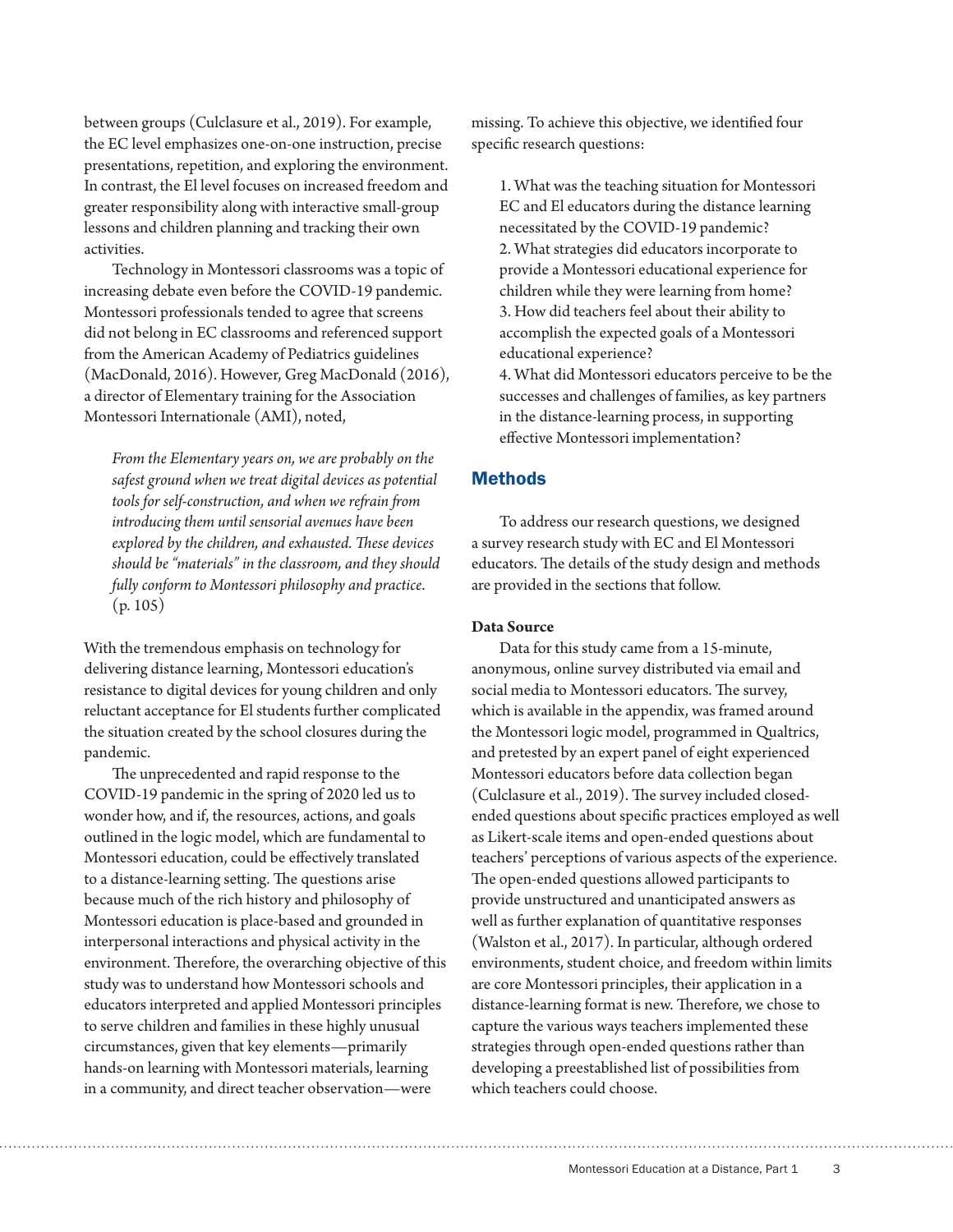A few of the logic-model items were modified or eliminated from the survey according to relevance. For example, we adjusted the item related to "moving freely in the classroom" to the more general term "independence" since students were not in classrooms. Other modifications to the logic-model framework were necessary when teachers were asked about parent success and challenges related to supporting the resources and actions necessary for Montessori education. One of the resources, "broad, interrelated curriculum," was not included because the curriculum itself was not viewed as a parent or caregiver responsibility. Similarly, "conflict resolution" was not included in the list of parent and caregiver successes and challenges because of limited opportunities for conflict in such isolated circumstances. Finally, we added "sustained focus" (an item from the Goals section) to the list of items for gauging teachers' perceptions of parent or caregiver capacity to provide necessary resources and facilitate children's activity.

Invitations to participate in the survey were distributed via email to 638 members of the Montessori teacher research panel, managed by the American Montessori Society (AMS), which includes teachers who have agreed to participate in online surveys. An announcement for the survey was also included in a weekly distribution of 32,213 emails from AMS, which generated 32 unique clicks. In addition, the survey was posted in multiple social-media outlets popular with Montessori educators (i.e., NCMPS, University of Kansas Center for Montessori Research, Global Montessori Network). Participants were encouraged to share the link with colleagues to expand the pool of participants. Data collection occurred between July 16, 2020, and August 12, 2020. Approval for this study was obtained from the University of Kansas Human Research Protection Program.

#### **Participants**

A total of 130 EC teachers and 92 El teachers initially responded to the survey. Of these, 122 EC and 90 El teachers reported using some form of distance learning in the spring of 2020, which was a requirement for participation. A very small number of those who started the survey did not complete it, and most of those who did not complete the survey answered less than half the questions (31 of 37 incomplete EC surveys contained responses to less than half the questions, and 13 of 15 incomplete El surveys contained responses to less than

half the questions). So, we included data only from those teachers who completed the entire survey. Finally, we excluded the small number of international teachers who responded (seven EC, seven El), leaving a final survey sample of 78 teachers at the EC level and 68 teachers at the El level.

The median age of educators who participated in the survey was roughly 45, with 46% of the EC teachers and 50% of the El teachers younger than 45. Some of the key characteristics of the survey sample, described below, are in Tables 1–3. The vast majority of teachers (87% for EC, 93% for El) identified as White, but this lack of diversity is not surprising given that previous research has highlighted the lack of teachers of color as a challenge for the field (Debs & Brown, 2017). At both levels, more than half the teachers had completed an AMS-affiliated training program for the level they taught, with another one-fourth having completed an AMI-affiliated program. EC teachers were largely employed at independent schools, while El teachers were more evenly split between public and independent schools. Finally, regardless of level, schools were fairly evenly divided between large cities, midsize cities, and suburban areas. The remaining portion were in small cities or rural areas.

#### **Analysis**

Analysis of the survey data primarily involved descriptive statistics where we provided the means and standard deviations of measured scale variables and the frequency distribution in percentages for nominal variables. We reported the results separately for the EC and El levels because the relative emphasis of logic-model components and how they are expressed differ for EC and El classrooms, as noted previously. Because our primary goal was not to compare the two age levels, direct comparisons involving tests of statistical significance were not employed. However, we will posit explanations for the differences of note.

For the open-ended questions, we initially used a provisional coding approach to identify tentative codes, followed by focused coding to determine categories that emerged with relatively high consistency (Saldaña, 2009). To understand the frequency with which a code emerged, we converted the item counts to percentages of the total number of responding teachers. When reporting percentages, then, these numbers indicate the percentage of all responding teachers (78 EC; 68 El) whose comments reflected a given code.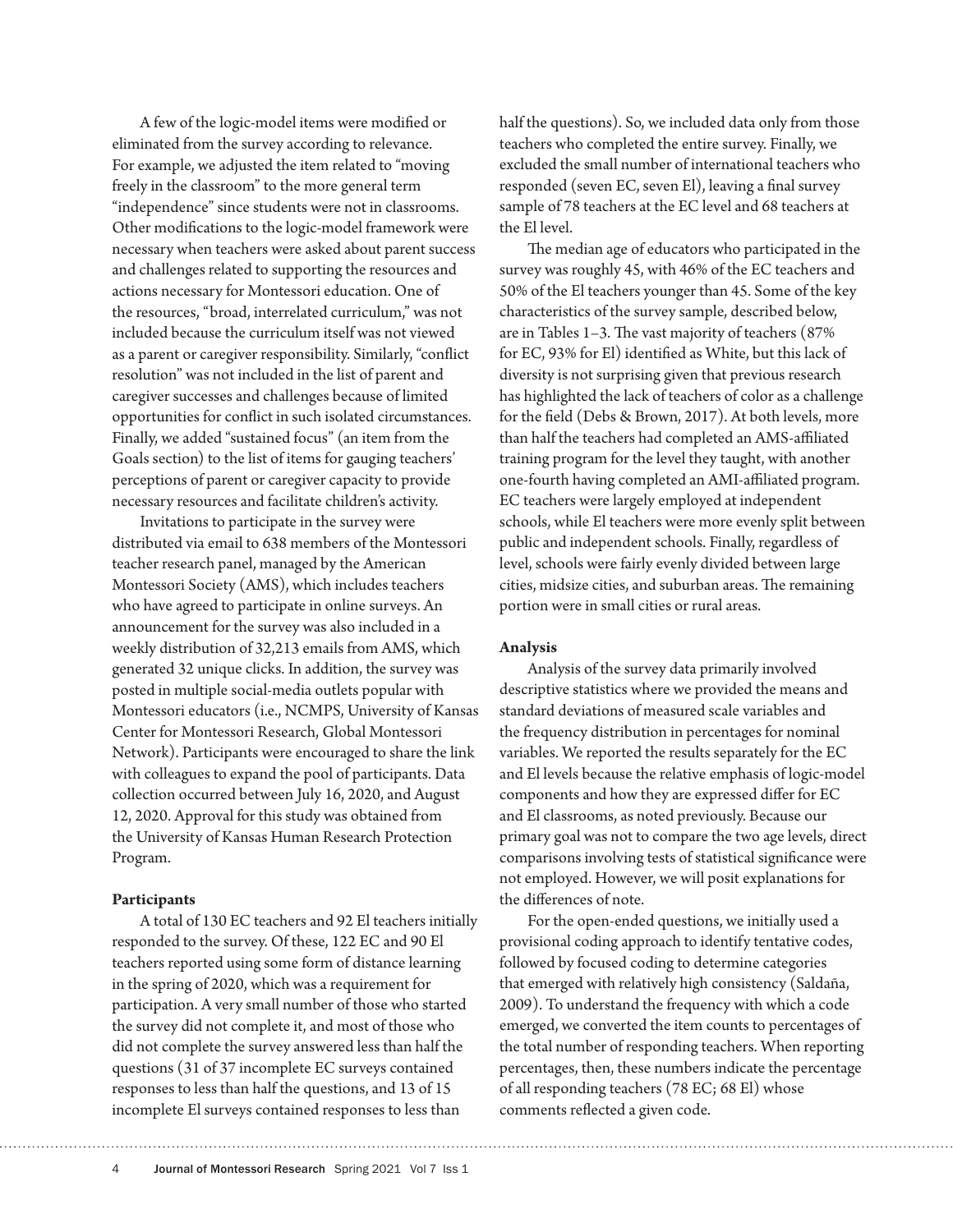## **Table 1** *Type of Teacher Training, by Level Taught*

|                                              | Early Childhood (%) | Elementary $(\%)$ |
|----------------------------------------------|---------------------|-------------------|
| Completed AMS-affiliated training program    | 56                  |                   |
| Completed an AMI-affiliated training program | 26                  | 22                |
| Completed other training or in process       |                     | 22                |
| No formal training                           |                     |                   |

## **Table 2**

*Type of School, by Level Taught*

|                | Early Childhood (%) | Elementary $(\%)$ |
|----------------|---------------------|-------------------|
| Public         |                     | 41                |
| Independent    | 72                  | 56                |
| Something else |                     |                   |

## **Table 3**

*School Location, by Level Taught*

|                       | Early Childhood (%) | Elementary $(\%)$ |
|-----------------------|---------------------|-------------------|
| In a large city       | 27                  | 25                |
| In a midsize city     | 26                  | 28                |
| In a small city       | 18                  | 13                |
| In a suburb of a city | 26                  | 24                |
| In a rural area       | 4                   | 10                |

# **Results**

The overall picture that emerged from the survey suggests that Montessori teachers designed distancelearning arrangements that balanced virtual and hands-on experiences for children with little input from school administration. We first discuss details of the remoteinstruction situation teachers faced, followed by a breakdown of their strategies related to the resources and actions involved in Montessori distance learning. We conclude by examining how educators felt about their ability to uphold Montessori principles, as well as their perceptions of families' successes and challenges while navigating Montessori education from home.

## **Distance-Learning Situation for Teachers**

Before examining specific components of Montessori practices as outlined in the logic model, we first provide further details on the situation for educators in the spring of 2020. According to responding teachers, participation

in distance learning was relatively high. More than three-quarters of participants reported that 60% or more of their students participated in remote learning. Specifically, teachers reported roughly three-quarters of El students (*M* = 77.78%, *SD* = 24.97) and two-thirds of EC students participated (*M* = 66.27%, *SD* = 22.76) in the spring of 2020. Even with high levels of participation, teachers recognized that families faced considerable challenges. Qualitative responses about collaborating with families suggested that educators understood and took into account these distance-learning challenges as they developed strategies for their students. One teacher articulated the challenges:

*I got the feeling parents and caregivers were overwhelmed with so many things going on, they hardly took time to read the information I sent. And the community I work with are devoted parents and caregivers, but I think the situation was bigger than their energy.*

Teachers reported receiving varying levels of input from their schools regarding distance-learning strategies,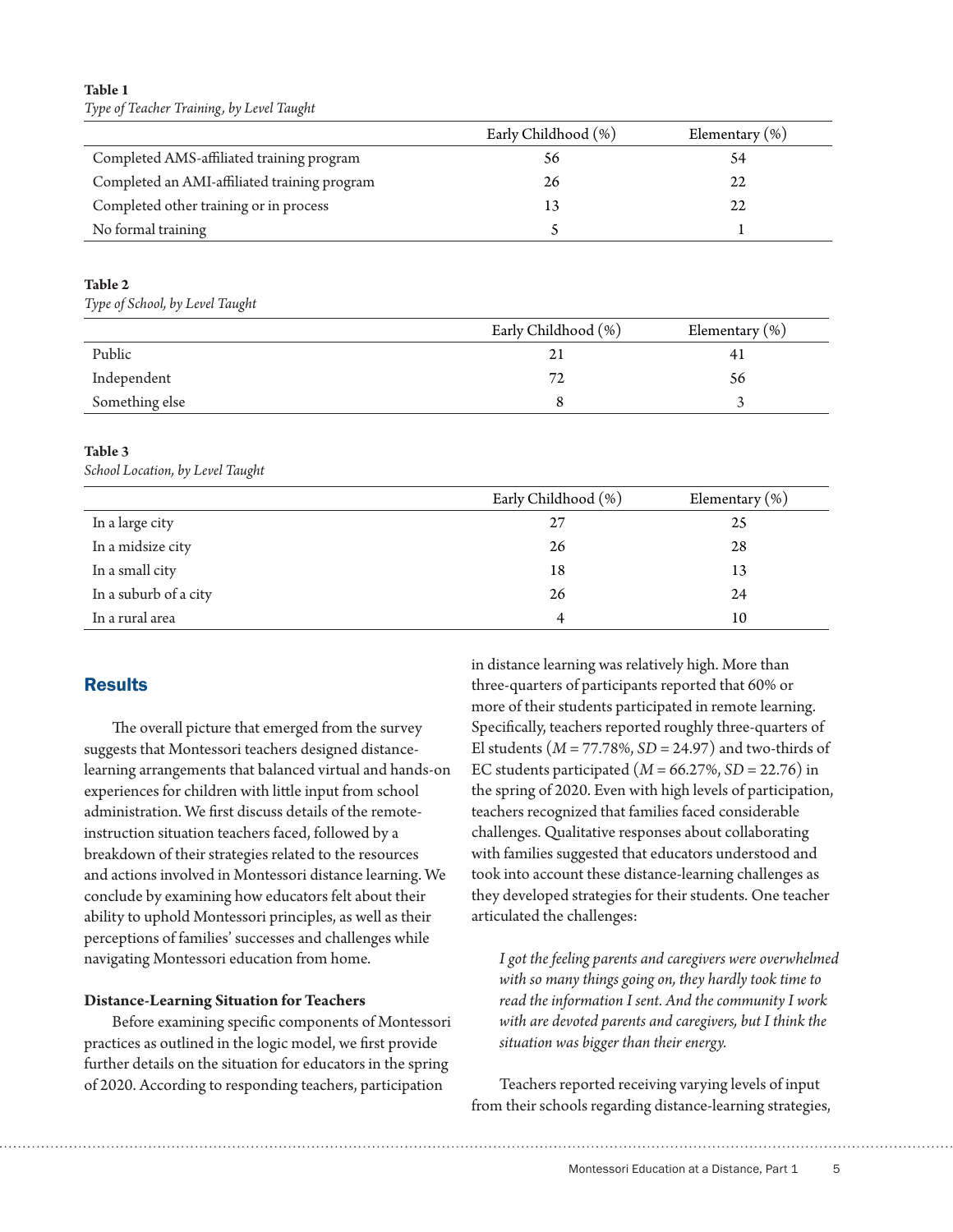including both guidance to help them understand which strategies they were expected to employ and support in developing specific distance-learning strategies. Only one in five respondents at both levels reported receiving a great deal or a moderate amount of guidance about which strategies they were expected to employ for distance learning. However, El educators were less likely to say they received a great deal of guidance (see Figure 2). Patterns were similar when asked about the level of support educators received from administration for developing distance-learning strategies, with El teachers less likely to say they received a great deal or a moderate amount of support in developing distance-learning strategies (see Figure 3).

#### *Figure 2*

Amount of Guidance From School's Administration Regarding Expected Distance-Learning Strategies



#### *Figure 3*

Amount of Support From School's Administration for Developing Distance-Learning Strategies



Educators reported that their distance-learning approach resulted in students dividing their time between screen-based activities (e.g., Zoom meetings, iPad apps) and hands-on activities (e.g., Practical Life activities like cleaning or preparing food, work with manipulatives), with hands-on activities representing just over half of students' work time (*M* = 55.54%, *SD* = 23.58 for EC; *M* = 54.04%, *SD* = 19.33 for El). A smaller portion of time was dedicated to screen-based activities (*M* = 37.91%, *SD* = 23.66 for EC; *M* = 42.28%, *SD* = 18.87 for El). Because it is possible for students to be engaged in work that might not be clearly considered either a hands-on or a screen-based activity, the sum of the two percentages does not necessarily equate to 100%.

In terms of the distance-learning strategies employed by Montessori teachers at both the EC and El levels, the vast majority engaged in live videoconferencing with students (see Table 4). Videoconference interactions with families were also common at both levels, with about two-thirds of teachers reporting they had used this strategy. Additionally, about half of teachers reported they had live-streamed read-alouds. El teachers were twice as likely as their EC counterparts to have distributed digital devices or other technologies to families, and El teachers were almost twice as likely to report using an electronic learning management system like Google Classroom. El teachers were also somewhat more likely to send physical materials or packets home for families. In summary, teachers were primarily responsible for designing the distance-learning arrangements for their students, with most teachers relying on live videoconference experiences without substantial support from school administration. Teachers believed that most families' involvement reflected their individual capacity under the circumstances to support their students' experiences with a combination of online and hands-on activities. With a better understanding of the basic structure of distance learning from the perspective of Montessori teachers, we now consider how specific elements of the logic model (i.e., resources, actions, and goals) were represented.

## **Teachers' Application of Montessori Principles During Distance Learning**

The Montessori logic model outlines the resources necessary for Montessori implementation, appropriate actions of children in Montessori classrooms, and the desired goals that would result. We used resources and actions from the model as the foundation for examining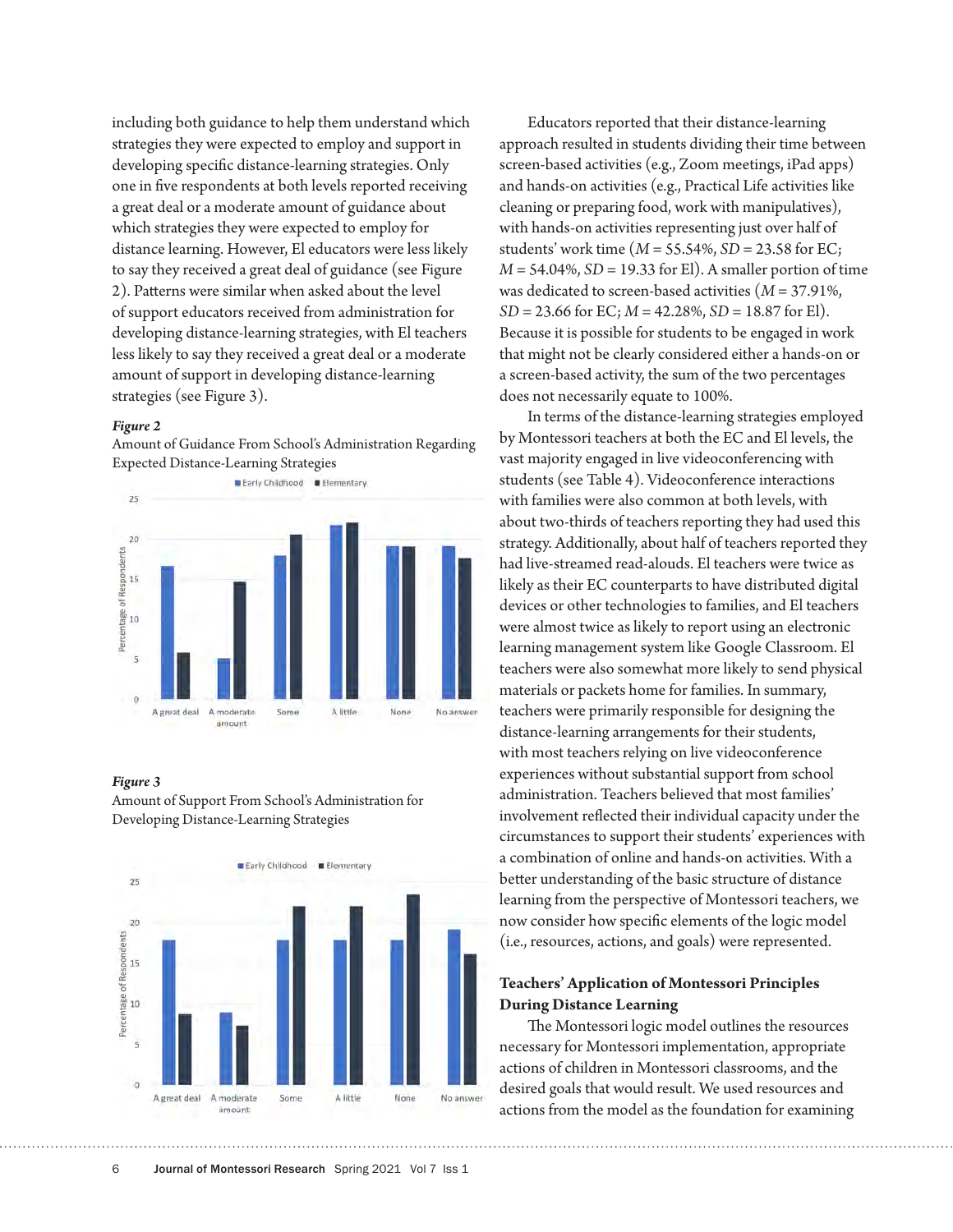**Table 4**

*Strategies Employed for Distance Learning, by Level Taught*

|                                                          | Early Childhood (%) | Elementary $(\%)$ |
|----------------------------------------------------------|---------------------|-------------------|
| Zoom or video interactions with students                 | 88                  | 97                |
| Zoom or video interactions with families                 | 65                  | 66                |
| Physical materials & packets for families                | 60                  | 74                |
| Read-aloud livestream                                    | 53                  | 51                |
| Electronic learning management systems                   | 42                  | 79                |
| Digital devices or other technology provided to families | 23                  | 46                |
| Other (please specify)                                   | 24                  | 18                |

#### **Table 5**

*Strategies for Preparing the Environment, by Level Taught*

|                                                    | Early Childhood (%) | Elementary $(\%)$ |
|----------------------------------------------------|---------------------|-------------------|
| Involving parents & caregivers                     | 51                  | 24                |
| Providing alternatives to Montessori manipulatives | 33                  | 44                |
| Preparing lessons                                  | 28                  | 35                |
| Preparing for video conferencing with students     | 26                  | 9                 |
| Preparing the teachers themselves                  | 21                  | 13                |
| Providing technology & online resources            | 14                  | 28                |
| Creating videos                                    | 14                  | 10                |
| Creating work packets                              | 10                  | 6                 |
| Establishing a schedule                            | 6                   |                   |
| Providing hands-on materials                       |                     | 10                |
| Providing supplies                                 | 3                   |                   |
| Facilitating student choice                        | 3                   | 9                 |
| Facilitating independence                          | 3                   |                   |
| Encouraging creation of a work space               |                     | 3                 |

Montessori teachers' application of Montessori principles during distance learning, as described in the sections that follow.

## **Resources**

The Montessori logic model outlines seven important resources as the foundation for Montessori education. Teachers reported employing a range of strategies to provide students with the necessary resources while learning from home.

## *Ordered Environments*

Diverging strategies emerged by age level when we examined the open-ended data on how teachers described preparing the virtual learning environment as illustrated in Table 5. Not surprisingly, the EC group relied heavily on parent involvement, followed by

providing learning materials in lieu of Montessori handson manipulatives, preparing lessons, and preparing for videoconferencing interactions with students. At the El level, involving parents and caregivers had a smaller but still substantial role, but providing learning materials in lieu of Montessori hands-on manipulatives and preparing lessons were still prevalent. Providing technological resources was a much larger focus at the El level.

In their contextualized responses, many teachers provided details about the role of parents and caregivers in preparing the environment. One EC teacher noted, "It's dependent on the family and their involvement in helping with their child's prepared environment at home." Another added, "I hope we don't have to continue having to work like this. It's difficult to prepare an environment at [a] distance. I explained to the parents the importance of letting the child do [the work] themselves, but it was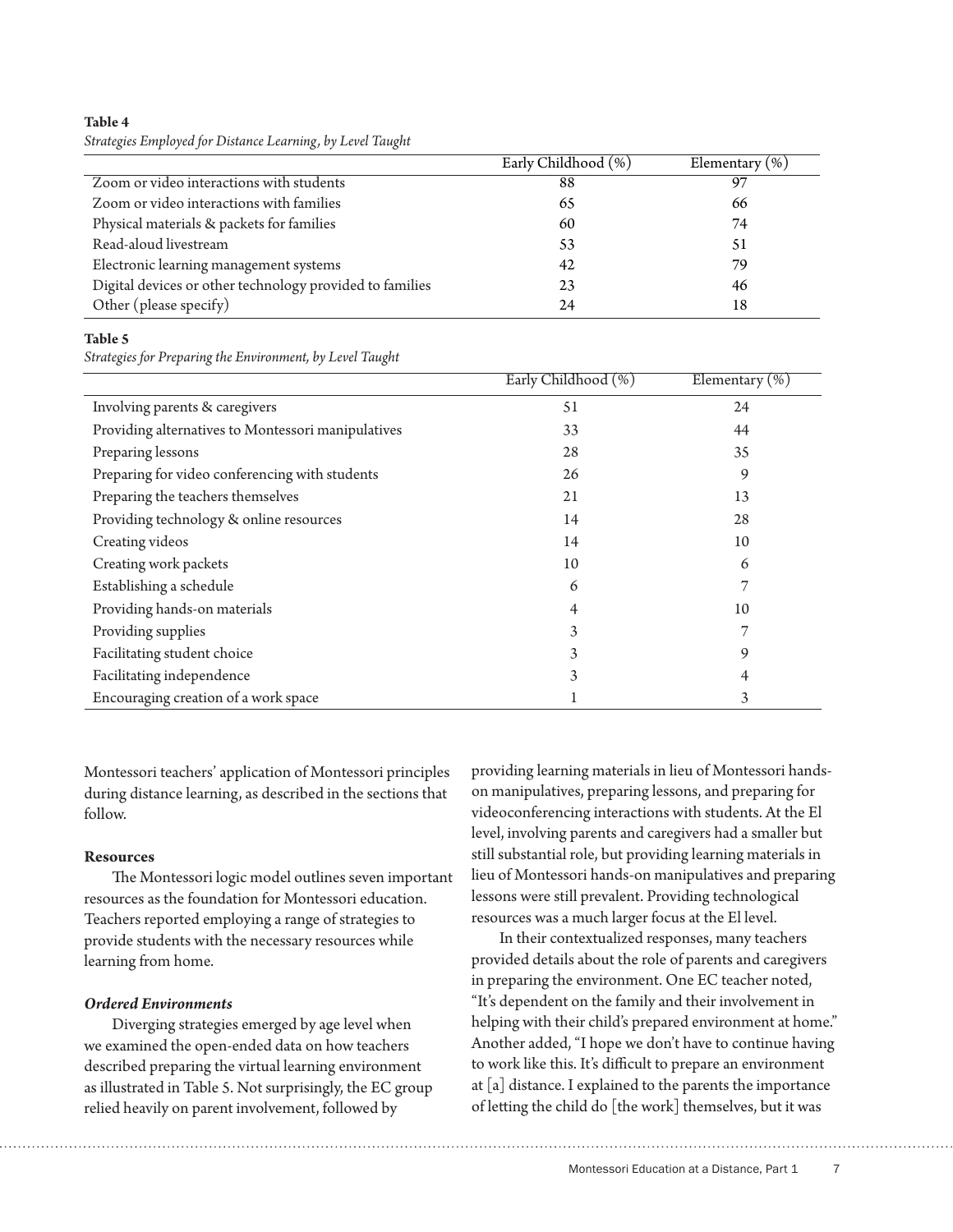almost impossible." In terms of providing hands-on materials, one El teacher noted teachers had to "prepare hands-on activities (experiments, sewing projects, etc.) and other materials to add to the packets for children to do at home." Technology at the El level is evident in this teacher's comment: "I need to make sure the technology fits what [the children] are doing and that they understand how to use it. I keep in mind how much time is spent on- and offline."

#### *Broad, Interrelated Curriculum*

Teachers reported coverage of a full range of curricular subjects in distance learning, as illustrated in Table 6. Not surprisingly, Language and Math made up the largest proportion of instructional time, accounting for roughly half the time for both EC and El levels. Science/Social Studies and Cultural Subjects followed closely behind Language and Math. Practical Life and Sensorial areas (for EC) made up the smallest proportion of time in distance learning. Qualitative data from the survey also suggest teachers made an effort to create

connections among various parts of the curriculum: "We also focused strongly on Practical Life, applied science and experimentation, and connected these elements naturally to LA [language arts] and Mathematics."

#### *Individualized Instruction*

Table 7 outlines the strategies teachers used for individualizing instruction, generally showing greater individualization of instruction at the El level than at EC. A similar proportion of El and EC educators—close to half—reported giving personalized assignments, materials, and lesson plans. However, a third of EC educators indicated that all children in their classes received the same lessons, materials, and assignments; only half as many El participants said the same. El educators also appeared more likely than EC educators to differentiate assignments by grade level and to meet oneon-one with each child regularly. Considering the limited developmental capacity of EC students to navigate the technology often employed in personalizing assignments, these results do not seem surprising.

#### **Table 6**

*Percentage of Teaching Time Devoted to Each Area of the Curriculum, by Level Taught*

| $\tilde{}$<br>$\tilde{}$        | Early Childhood |           | Elementary |      |
|---------------------------------|-----------------|-----------|------------|------|
|                                 | $M(\%)$         | <b>SD</b> | $M(\%)$    | SD   |
| Language                        | 26.99           | 12.01     | 25.47      | 8.94 |
| Math                            | 18.94           | 9.55      | 26.65      | 9.53 |
| Science and Social Studies      | 16.09           | 11.49     | 20.75      | 8.60 |
| Cultural (music, movement, art) | 14.25           | 9.97      | 13.79      | 8.60 |
| Practical Life                  | 12.14           | 8.19      | 8.39       | 8.36 |
| Sensorial                       | 8.60            | 6.30      | N/A        | N/A  |
| Other                           | 2.99            | 5.92      | 4.96       | 9.25 |

#### **Table 7**

*Individualization Strategies, by Level Taught*

|                                                                                                                                                              | Early Childhood (%) | Elementary $(\%)$ |
|--------------------------------------------------------------------------------------------------------------------------------------------------------------|---------------------|-------------------|
| Each child received personalized assignments, materials, and lesson<br>plans.                                                                                | 42                  | 49                |
| Children received assignments, materials, and lesson plans according<br>to their grade level (e.g., one plan for grade 1, one plan for grade 2,<br>$etc.$ ). | 40                  | 60                |
| All the children in my class received the same lessons, materials, and<br>assignments.                                                                       | 32                  | 16                |
| I met one-on-one with each child regularly.                                                                                                                  | 31                  | 43                |
| Other                                                                                                                                                        | 23                  | 26                |

8 Journal of Montessori Research Spring 2021 Vol 7 Iss 1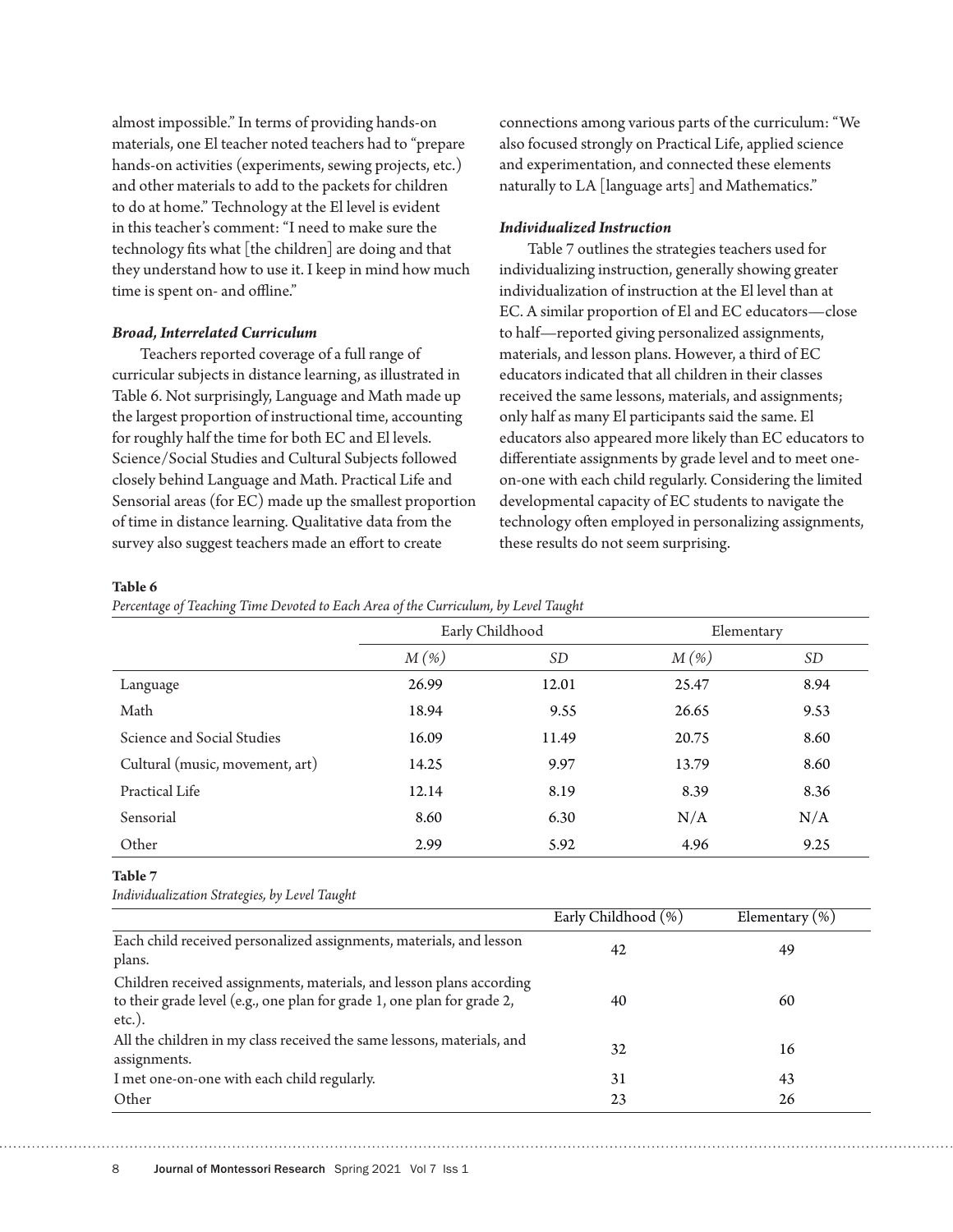Traditionally, Montessori educators closely observe children at work to inform how to individualize and deliver instruction. We asked survey participants how they approached observation during distance learning, when they could not simply walk up to children and look over their shoulders as they worked. As shown in Table 8, three-quarters of EC educators relied on data reported by parents or caregivers, including narrative and photos, to take the place of in-person observation. While almost two-thirds of El participants also used parent or caregiver reports, the majority of these educators analyzed students' work products themselves. Close to half of respondents at both levels used videoconferencing to observe students at work.

#### *Positive Emotional Climate*

Overall, most participating Montessorians indicated that they were able to provide the resources for a positive emotional climate for learning, with more than threequarters indicating that they did this *moderately well* (38% for both EC and El), *very well* (35% for EC, 38% for El), or *extremely well* (6% for EC, 7% for El) Another 19% of

EC educators and 15% of El educators reported that they did this *slightly well*. Only 1% believed they did not do this well at all. This suggests that, despite the challenging circumstances presented by distance learning, Montessori educators continued to feel reasonably effective in providing a positive emotional climate for their students.

#### *Clear Expectations and Freedom Within Limits*

We offered an open-ended question to help us understand how teachers provided limits, given that typical limits established in the classroom may not be effective when children work from home. Once again, the picture was quite different for EC teachers and El teachers, as evident in Table 9. Both groups relied heavily on collaboration and communication with parents and caregivers, as well as on online etiquette lessons for children, while a sizable portion of both groups reported that they simply were unable to set limits or were unsuccessful at setting limits during this time. Beyond these strategies, El teachers reported implementing a larger number of additional approaches for establishing boundaries for children than did EC teachers. At

#### **Table 8**

| Observation Approaches, by Level Taught                      |                     |                    |
|--------------------------------------------------------------|---------------------|--------------------|
|                                                              | Early Childhood (%) | Elementary $(\% )$ |
| Used parent-reported data, including narrative, photos, etc. |                     | 63                 |
| Analyzed students' work product                              | 38                  | 89                 |
| Observed students working via videoconference                | 41                  | 44                 |
| Other (please specify)                                       | 16                  | 16                 |
| None of these                                                |                     |                    |

#### **Table 9**

*Strategies for Creating Limits, by Level Taught*

|                                                           | Early Childhood (%) | Elementary $(\%)$ |
|-----------------------------------------------------------|---------------------|-------------------|
| Collaborating & communicating with parents and caregivers | 33                  | 28                |
| Failing to set limits or not successfully setting limits  | 24                  | 18                |
| Encouraging online etiquette                              | 23                  | 31                |
| Providing Grace and Courtesy lessons                      | 12                  |                   |
| Clarifying expectations for lessons and work              | 12                  | 29                |
| Relying on parents and caregivers for setting limits      | 9                   | 3                 |
| Leveraging schedules, work plans, work records            | 9                   | 31                |
| Following child by offering flexibility or choice         | 9                   | 21                |
| Managing parent interference                              | 6                   | $\Omega$          |
| Discussing and communicating issues with students         | 6                   | 3                 |
| Checking in with students one-on-one                      |                     | 19                |
| Relying on classroom strategies                           |                     | 9                 |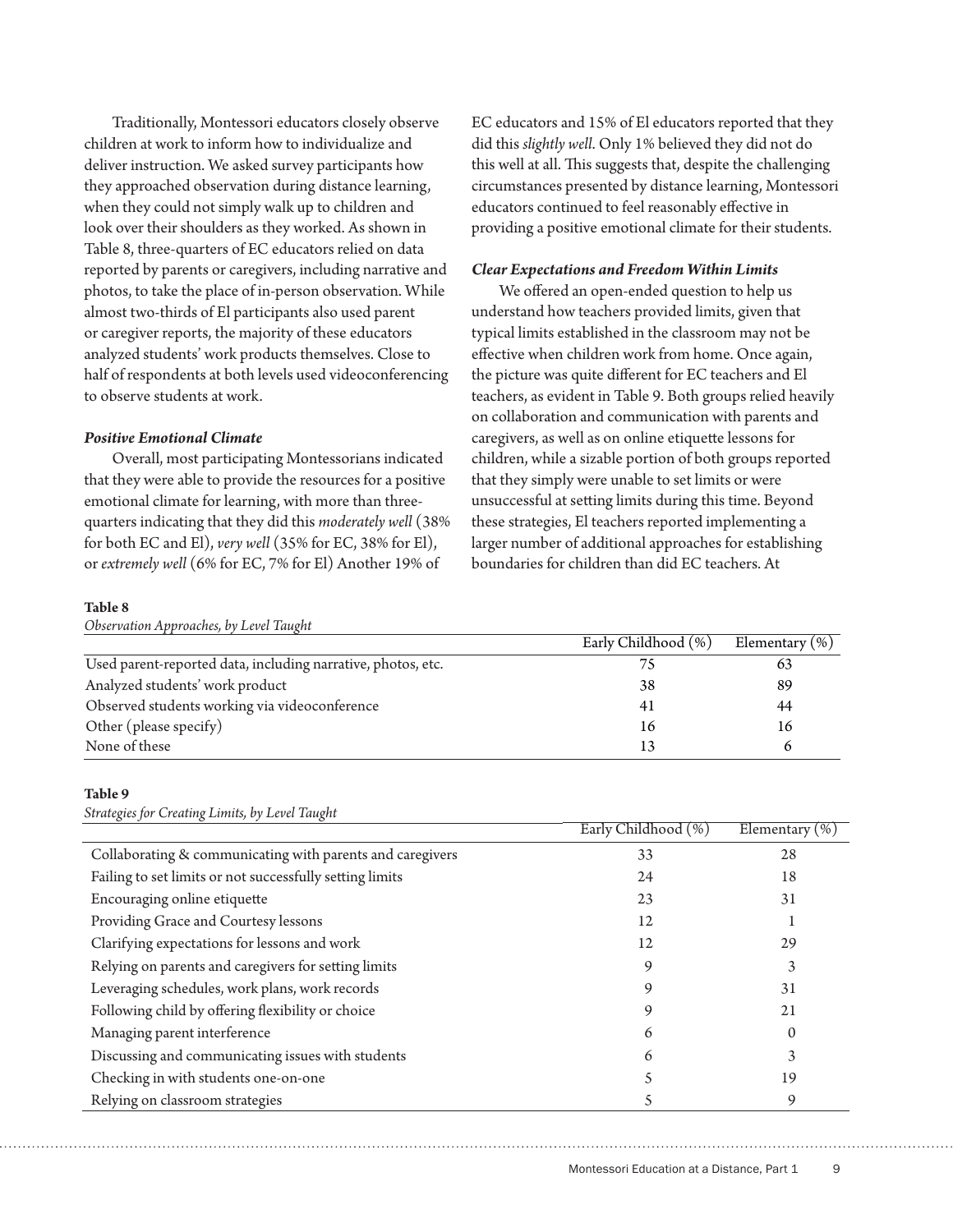the Elementary level, teachers relied on children's engagement with the work itself, along with schedules, work plans, and work records, to provide structure and limits for children. El teachers also employed flexibility and student choice, as well as regular one-on-one checkins with students.

Because teachers could not directly monitor children's activities or model desired behavior as they would in the classroom, they could only provide parents and caregivers with resources to understand appropriate expectations and had to rely on them to follow through on expectations because children were at home. Both EC and El teachers indicated that placing responsibility for follow through on parents and caregivers was difficult for many families. One EC teacher reported, "I am working to educate parents to set limits at home. I am also helping children understand that I am not physically there, but school [behavior] is still my expectation. Honestly, this part is very hard with primary-age [EC] children." Another similarly commented, "The challenge is that many parents don't have training or mental space/energy to develop the art of giving choice while inspiring and guiding the child to activities that will provide challenge and develop growth." El teachers reported similar challenges, with one saying, "It was a lot of struggling through working with parents. Parameters around live meetings were VERY successful, including setting rules together, but helping children accomplish work asynchronously was difficult." Another El participant added, "[Setting limits] is impossible to do without

parent support. Additionally, not all children participated. Because the district did not require children to turn in or complete assignments, [enforcing expectations] was nearly impossible without parents."

#### *Experiences With Nature*

Teachers relied heavily on families to facilitate experiences with nature; over 80% of respondents at both levels encouraged parents and caregivers to spend time with children outside (90% for EC, 85% for El), while more than three-quarters designed outdoor activities for children (76% for EC, 83% for El). Providing electronic resources about the natural world was a strategy widely employed by all teachers surveyed, and El educators were even more likely to do so (86% for El, 69% for EC). The previously discussed attitudes about the appropriateness of technology in Montessori classrooms likely helps explain the relatively lower level of reliance on natureoriented electronic resources for EC teachers.

#### *Adaptation for Atypical Development*

When asked how they were adapting lessons and activities for children with disabilities, participants were most likely to say that they provided additional one-onone contacts via phone or web meetings and increased support for family members who were caring for the learner (see Table 10). Just over half of respondents at both levels indicated they employed these strategies. A substantial portion of teachers reported consulting with special educators to better serve children with disabilities

#### **Table 10**

*Adaptations for Children with Disabilities, by Level Taught*

|                                                                                                                                                                                             | Early Childhood (%) | Elementary $(\%)$ |
|---------------------------------------------------------------------------------------------------------------------------------------------------------------------------------------------|---------------------|-------------------|
| Additional support for family members caring for learner                                                                                                                                    | 60                  | 51                |
| Provided additional one-on-one contacts via phone or web meetings<br>(more than other students)                                                                                             | 55                  | 59                |
| Consulted with special educators to provide appropriate learning services<br>online                                                                                                         | 35                  | 46                |
| Consulted with service providers (e.g., occupational therapists, speech<br>language pathologists, or physical therapists) to help carry over specific<br>goals into academic lessons online | 30                  | 21                |
| Provided physical materials                                                                                                                                                                 | 25                  | 30                |
| Revisions to learner's IFSP, IEP, or BIP                                                                                                                                                    |                     | 21                |
| Other (please specify)                                                                                                                                                                      | 13                  | 11                |
| Not applicable                                                                                                                                                                              | 49                  | ⇁                 |

*Note*. IFSP = individualized family service plan; IEP = individualized education plan; BIP = behavior intervention plan.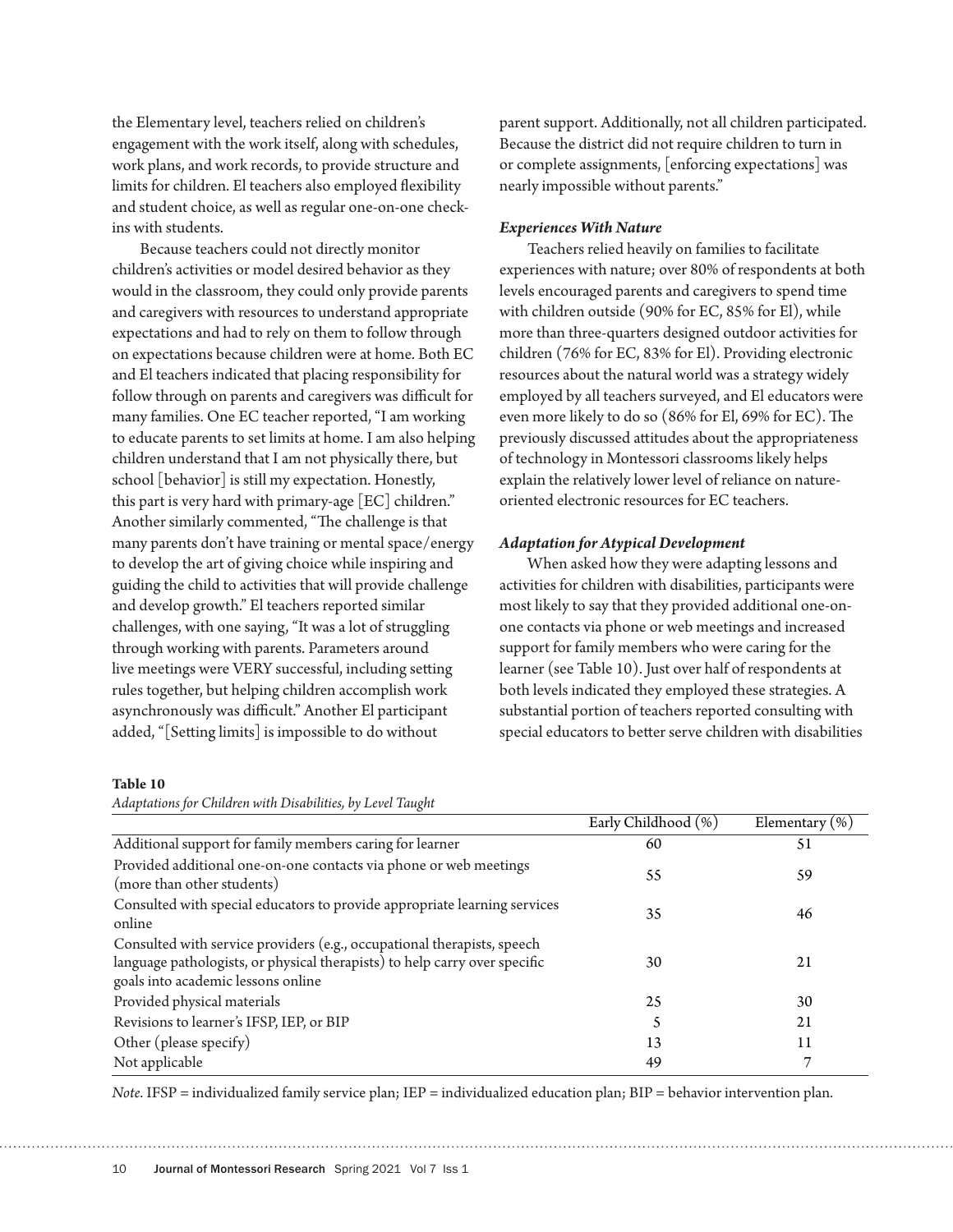through providing appropriate learning services online; a slightly smaller contingent reported consulting with service providers like occupational therapists and speech language pathologists. In describing work with special educators, one survey respondent said, "As we do in the classroom we adapt our approach to meet each child's needs. We adapted on-the-go to individual students." Adaptations reflect an attempt to honor the Montessori credo of "follow the child" even within the remotelearning context (Montessori, 2012, p. 7). Less than a third of participants at either level reported supplying children with physical materials as an adaptation. Approximately one-fifth of El respondents said they had revised children's individualized education plans (IEPs), while only 5% of EC respondents said they had done so.

#### **Actions**

The Montessori logic model describes key actions that children should engage in when the appropriate resources are available. Teachers in our survey described their approaches for facilitating these actions for their students.

*Strategies for Allowing Student Choice, by Level Taught*

## *Choice*

We relied on open-ended responses to allow for wide-ranging responses regarding how teachers incorporated the crucial Montessori concept of giving children choices in their learning. Table 11 illustrates the percentages for each of the choice strategies mentioned. It shows that teachers at the El level incorporated a wider variety of choice strategies for their children than EC teachers did, with verbatim comments suggesting that significant choice was simply difficult to implement for the youngest children. At the El level, though, roughly half of teachers allowed students to choose which work to do in general, or at least in select areas. A smaller but still sizable number of El teachers also leveraged technology to facilitate student choice.

When we examined the verbatim responses, additional details emerged. Specifically, many teachers mentioned that children could choose the order in which to complete assignments, when to take breaks, and when to work during the day. Some teachers reported that children could opt in or out of participating in some

#### **Table 11**

|                                                                                | Early Childhood (%) | Elementary $(\%)$ |
|--------------------------------------------------------------------------------|---------------------|-------------------|
| Allowing students to choose which work to do                                   | 37                  | 46                |
| Making work optional                                                           | 14                  | 13                |
| Leveraging technology                                                          | 14                  | 21                |
| Involving parents & caregivers                                                 | 14                  | 6                 |
| Allowing students to choose the time to do their work                          | 10                  | 15                |
| Offering a variety of work to choose from                                      | 10                  | 12                |
| Offering choice in select areas (enrichment, cultural, research,<br>follow-up) | 6                   | 57                |
| Incorporating little or no student choice                                      | 6                   |                   |
| Allowing choice of books & reading materials                                   | 5                   |                   |
| Allowing choice in how to demonstrate learning                                 | 5                   | 12                |
| Choosing the order for completing work                                         | 3                   | 3                 |
| Offering flexibility to meet individual needs                                  | 3                   | $\Omega$          |
| Incorporating unstructured time                                                |                     |                   |
| Leveraging choice tools (bingo, choice boards, menus, etc.)                    | 3                   | 15                |
| Scheduling opportunities for children to show & tell                           | 3                   | $\Omega$          |
| Allowing students to use materials available at home                           |                     | $\Omega$          |
| Requiring or assigning some work                                               |                     | 10                |
| Grading not provided                                                           |                     | 3                 |
| Leveraging work plans                                                          | 0                   | 7                 |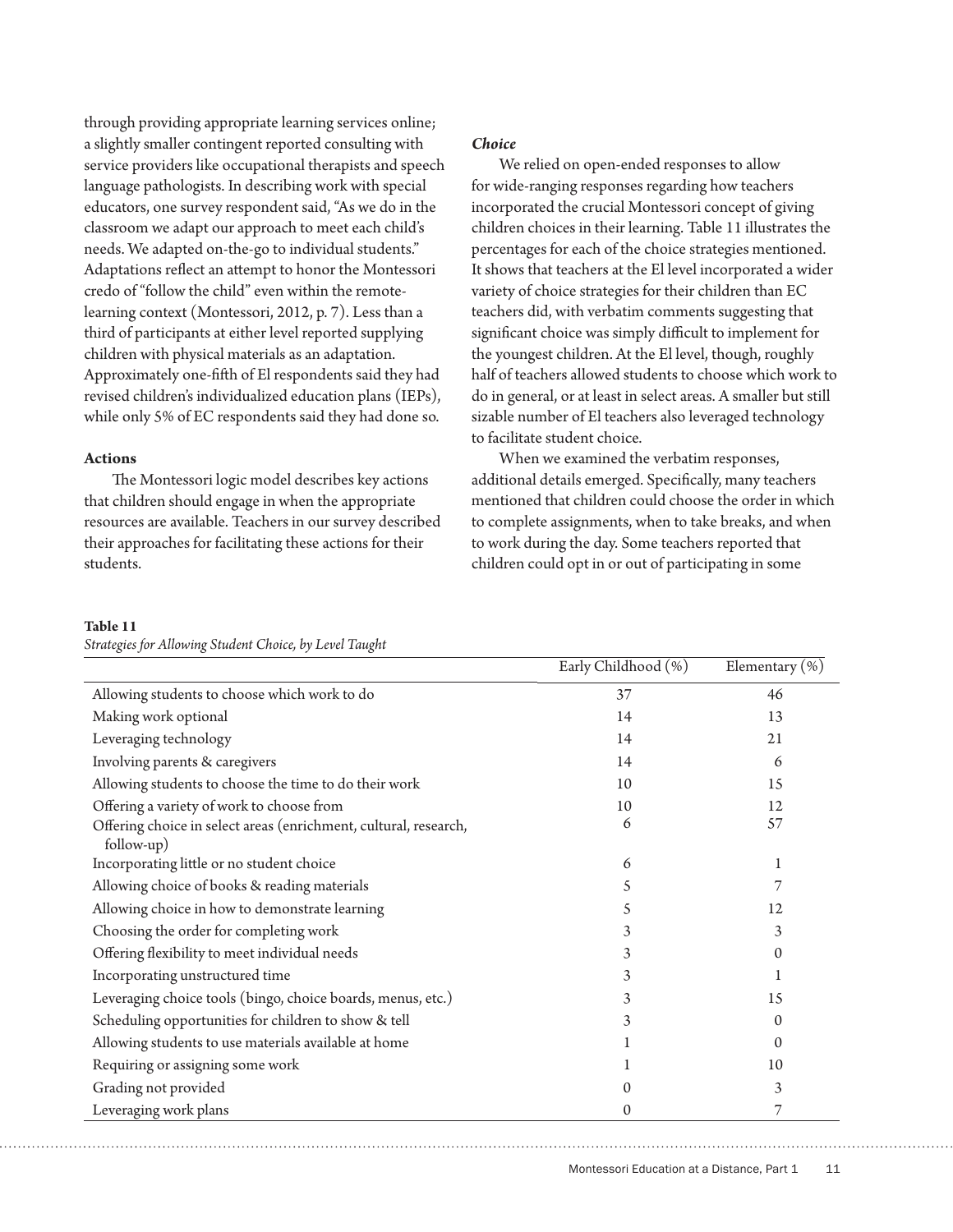activities. Even so, teachers were often unable to offer as much choice in distance learning as they could in the classroom. An EC teacher commented:

*This was the biggest change in distance learning. In order to plan lessons or activities with multiple children, there was very little choice involved. There were some choices that children [were] able to make in their work at home: which three-part cards they used or which story prompt they wrote from, etc.*

#### An El teacher had similar sentiments:

*Without access to the full spectrum of materials we have in our classroom, I found it difficult to provide children with as much choice as they typically have, but they could still decide which works (from a narrower range of options) they wanted to complete and when.*

#### *Real-Life and Manipulative Materials*

The use of hands-on didactic materials is one of the hallmarks of the Montessori Method; Montessorians have long eschewed digital resources in favor of analog materials. The experience of distance learning in spring 2020 seems to reflect this preference. When asked how they were using Montessori materials in distance learning, the most common response was that they were providing instructions and templates for families to replicate Montessori materials at home. More than three-quarters of EC respondents (i.e., 77%) and almost two-thirds of El respondents (i.e., 65%) indicated they had done this. Nonetheless, a substantial proportion of respondents reported they used digital versions of Montessori materials for children to manipulate electronically. Not surprisingly, this response was more common among El participants (60%) than EC participants (49%). Less than a quarter of respondents at either level reported allowing children to borrow materials from school to use at home (17% for EC, 20% for El).

Some teachers reported using online apps to organize lessons and schedules, including Google Classroom, Microsoft Teams, ClassDojo, Seesaw, WhatsApp, Skype, and brightwheel. However, teachers reported that these programs sometimes presented challenges for families because they required access to printers and ink, as well as sufficient Internet speed at home for staff and families. Survey respondents indicated some sensitivity to families' limited capacity to prepare manipulative materials, with one participant noting, "We had many activities using

materials they would have around the house, but tried to avoid work that required parent preparation or cost."

Overall, this experience does not seem to have had much of an impact on participants' attitudes toward technology; more than half of participants at both levels reported that their feelings about the use of technology in Montessori classrooms remained about the same as before the pandemic (58% EC, 53% El). Other EC educators were fairly evenly split: 24% were less favorable toward technology and 18% were more favorable as a result of distance learning. Conversely, almost a third (31%) of El educators reported developing a more favorable attitude toward technology, with just about half as many (16%) describing their attitudes toward technology as less favorable as a result of distance learning. These results seem consistent with differences in views on technology evident before the pandemic when comparing EC and El levels.

#### *Collaboration and Peer Teaching*

As Table 12 shows, teachers at both the EC and El levels were highly likely to report that they provided virtual social time, like having lunch together with children over Zoom, as a way for children to interact with their classmates; almost two-thirds of EC participants and more than three-quarters of El participants reported utilizing this strategy. The majority of respondents also held circle time virtually, though this was a little more common at the EC level. About one-third of El participants said they provided group projects; not surprisingly, this was less common at the EC level. Online discussion boards were not widely used at either level. El teachers also reported holding book groups and readers theater, which involves reading a script adapted from a book. One El teacher had group meetings in Minecraft. Teachers at both levels reported using Flipgrid and encouraging parents and caregivers to have virtual playdates.

Distance learning created obstacles to the Montessori traditions of collaboration and peer teaching, which may be why so much emphasis was placed on social connections rather than academic collaboration. As one survey participant put it, "They have no peers to work with!" Another stated, "One of my biggest frustrations in remote learning was that classroom norms around peer teaching and helping disappeared, so students came to me, their teacher, with problems, rather than seeking out a peer first."

12 Journal of Montessori Research Spring 2021 Vol 7 Iss 1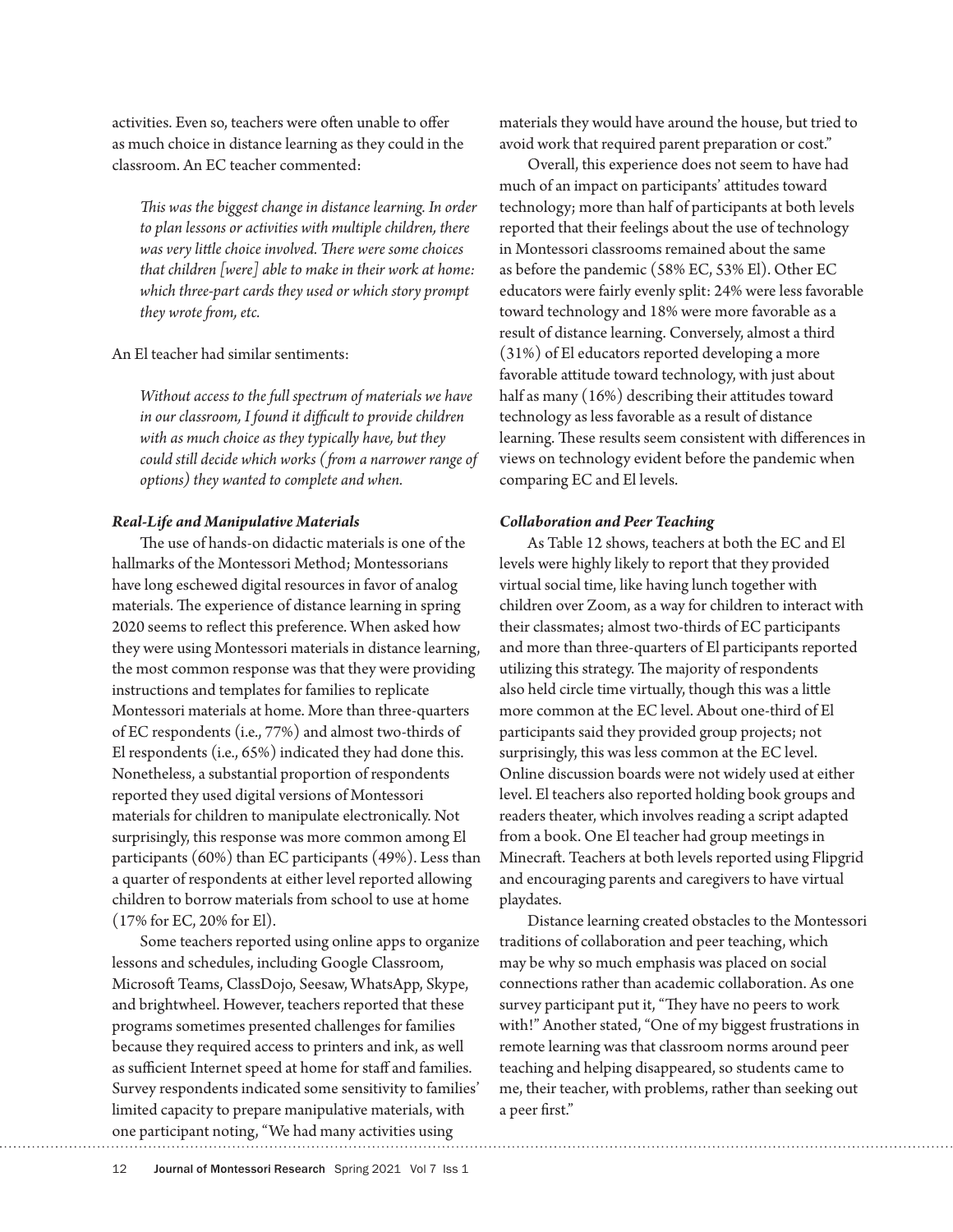**Table 12** *Opportunities Provided for Children to Collaborate*

|                                                             | Early Childhood (%) | Elementary $(\%)$ |
|-------------------------------------------------------------|---------------------|-------------------|
| Circle time                                                 | 69                  | 54                |
| Virtual social time (e.g., having lunch together over Zoom) | 64                  | 79                |
| Group projects                                              | 16                  | 36                |
| Discussion boards                                           |                     | 16                |
| Other (please specify)                                      |                     | 31                |
| None of these                                               |                     |                   |

## *Conflict Resolution*

Teachers reported that support for conflict resolution was not widespread during distance learning. Less than one-fifth of respondents at either level (14% EC, 19% El) reported providing access to a virtual Peace table or other designated venue for students to resolve conflicts. Almost one-third of EC respondents (31%) indicated that this support was not needed because children were not gathering; only 16% of El respondents indicated the same.

## *Artistic Self-Expression*

Generally, the experience of distance learning appears not to have had a tremendous impact on children's access to artistic self-expression. A little more than half of survey respondents at both levels (51% EC, 56% El) indicated that children had about the same number of opportunities to express themselves artistically as they did before the pandemic. The remaining respondents were fairly evenly split about whether the situation created more or less opportunity for artistic selfexpression than when students were in school (19% EC and 21% El said more; 21% EC and 24% El said less).

## *Freedom of Movement in Classroom*

Although freedom of movement is an important activity in Montessori classrooms, distance-learning arrangements were not conducive to teachers facilitating it. Thus, for the purposes of this survey, as previously noted, the concept was expanded to the broader notion of independence when inquiring about the degree to which families supported such activities. Many teachers of older children intentionally planned for work that children could accomplish independently; one said, "Everything I assigned as work was intended to be independent work, and did not rely on adults for the work to be understood and completed."

Clearly, variety exists across teachers' experiences and children's age levels. One teacher commented that "it was really us trying to convince parents to let the children be independent." Many comments related to strategies for helping parents and caregivers encourage independence in their children, with one saying, "My goal is to give every parent a mini Montessori training to empower them in their homes." Teachers believed that families needed to be reminded to "allow for mistakes and self-correction" and only "provide guidance when needed."

## *Maintaining the Environment*

Generally, teachers seemed to feel that children had fewer opportunities to participate in caring for their learning environment during distance learning than they had when physically attending school. This trend was especially pronounced at the EC level. When asked if children had more, fewer, or about the same number of opportunities to maintain the environment at home during distance learning as they had at school, more than half of EC participants said children had fewer opportunities to maintain the environment (18% said more, 28% said the same, 54% said less). Conversely, El participants were about evenly split among the three choices (32% more, 31% same, 37% less). Although we did not explore the reasons for limited involvement of children in maintaining the environment in detail, one possible explanation suggested by the qualitative analysis that follows may be that caregivers were less equipped to provide real opportunities for the younger children to have responsibilities around the home during distance learning. Creating such opportunities requires significant patience, as well as appropriate tools, both of which may have been in short supply while families sheltered at home.

Nonetheless, qualitative survey data indicate that many teachers believed they did what they could to provide support for families in this area: "In my weekly emails to parents I tried to suggest ways the students could help around the house. I included 'chores/helping'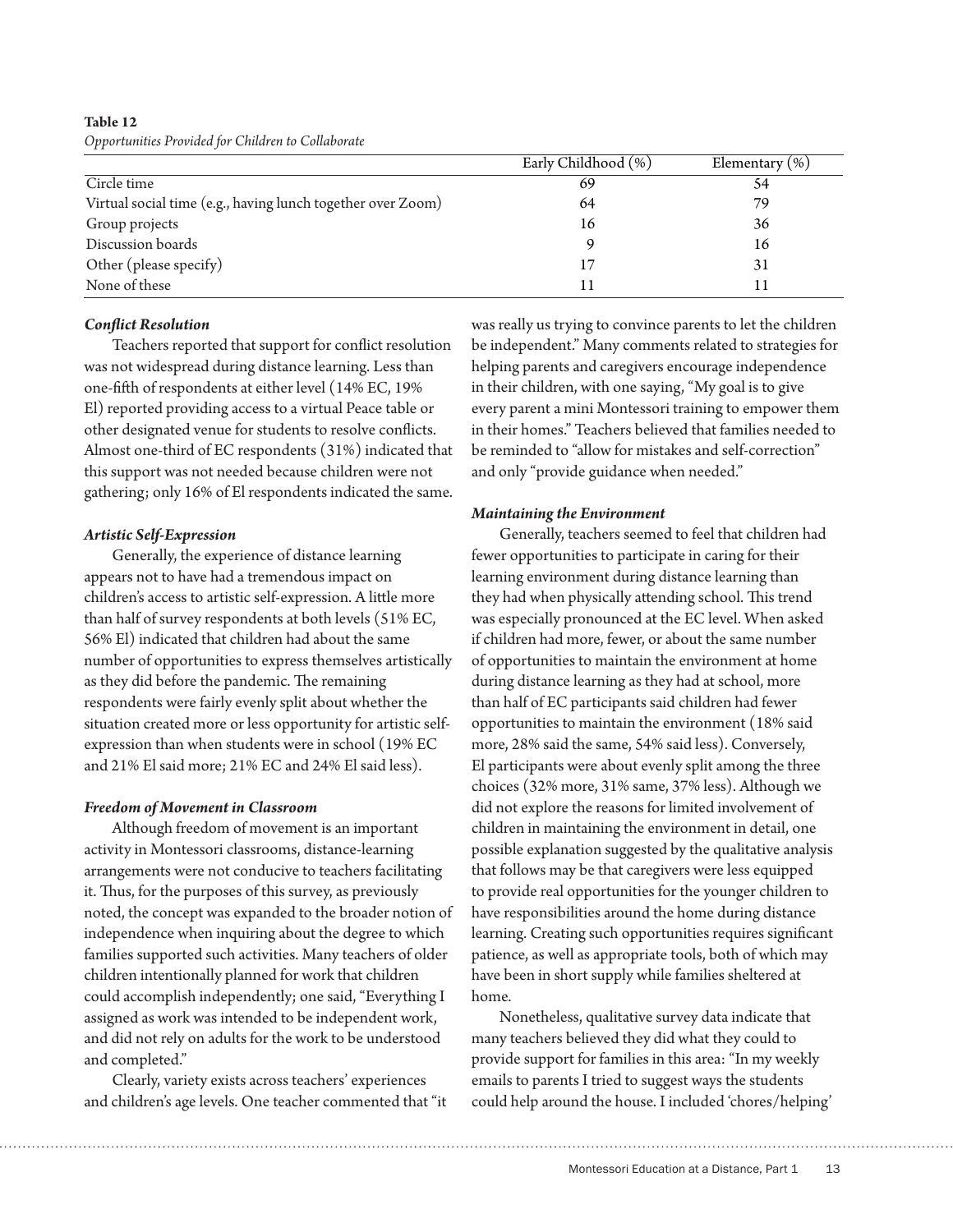in their weekly planning grid, so they had a space to check each day." It is worth noting that survey responses reflect only educators' perceptions of what was or was not happening at home and may or may not provide an accurate picture of what families were doing with regard to care of the environment. EC teachers reported providing support for parents and caregivers in setting up their homes; one participant said,"I had sent out suggested physical setup at home of a number of Practical Life works to be rotated. I also would email helpful articles to assist parents, as they worked through this unusual time." Others expressed understanding for parent and caregiver stress.

#### **Goals**

Based on the children's actions when given appropriate resources, the Montessori logic model outlines anticipated outcomes of Montessori education. Overall, teachers' feelings about their ability to uphold Montessori principles during distance learning were mixed. The largest group (47% for EC, 44% for El) felt they had done so moderately well, but the next-largest group (32% for EC, 28% for El) felt they had done only slightly well. A relatively small proportion (14% for EC, 22% for El) said they had done very well or extremely well upholding Montessori principles.

In terms of specific goals, participants rated their perceived effectiveness in working toward each outcome on a scale of 1 (*not effective at all*) to 5 (*very effective*; see Table 13). They reported feeling moderately effective in working toward the seven Montessori outcomes identified in the logic model: self-discipline, purposeful activity, sustained focus, compassion for others, positive attitude toward school, confidence and initiative, and becoming a contributing member of society. For teachers in both age groups, participants appeared to

**Table 13**

*Perceived Effectiveness on Child Outcomes, by Level Taught*

feel that, of these seven Montessori outcomes, fostering a positive learning environment was where they were most successful, while fostering sustained focus was most challenging. According to the ratings provided, these results suggest that, overall, survey participants felt moderately effective in achieving the goals of Montessori education via distance learning. In their openended responses throughout the survey, participants provided further insights into their feelings about their effectiveness in achieving expected goals. We provide perspectives related to the top four goals in the sections that follow.

#### *Positive Attitude Toward School*

While educators felt most positive about their ability to foster their students' positive attitude toward school, this was no easy task. One teacher reflected on how much parents and caregivers contribute to accomplishing the desired outcomes of Montessori education during distance learning: "They have to oversee the momentto-moment learning, help students maintain focus, make appropriate choices, help with work, and maintain a positive attitude. [That is] a lot."

#### *Purposeful Activity*

Qualitative survey data regarding purposeful activity, the second strongest outcome, revolved around children having meaningful opportunities to contribute to home life. Teachers provided parents with suggestions for ways to help around the house and for setting up a dedicated workspace. Children were encouraged to help in the kitchen, to water plants, and to be responsible for their own self-care as needed—in other words, to engage in activities of daily life. One participant reported that "many of the children would cook meals for the family, independently."

|                                 | Early Childhood |      | Elementary |           |
|---------------------------------|-----------------|------|------------|-----------|
|                                 | М               | SD   | М          | <i>SD</i> |
| Positive attitude toward school | 3.62            | 0.86 | 3.44       | 0.82      |
| Purposeful activity             | 3.23            | 0.84 | 3.37       | 0.73      |
| Confidence and initiative       | 3.09            | 0.89 | 3.21       | 0.72      |
| Compassion for others           | 3.09            | 1.02 | 3.16       | 0.97      |
| Contributing member of society  | 2.96            | 0.89 | 3.03       | 0.95      |
| Self-discipline and knowledge   | 2.86            | 0.86 | 2.96       | 0.80      |
| Sustained focus                 | 2.73            | 0.92 | 2.75       | 0.84      |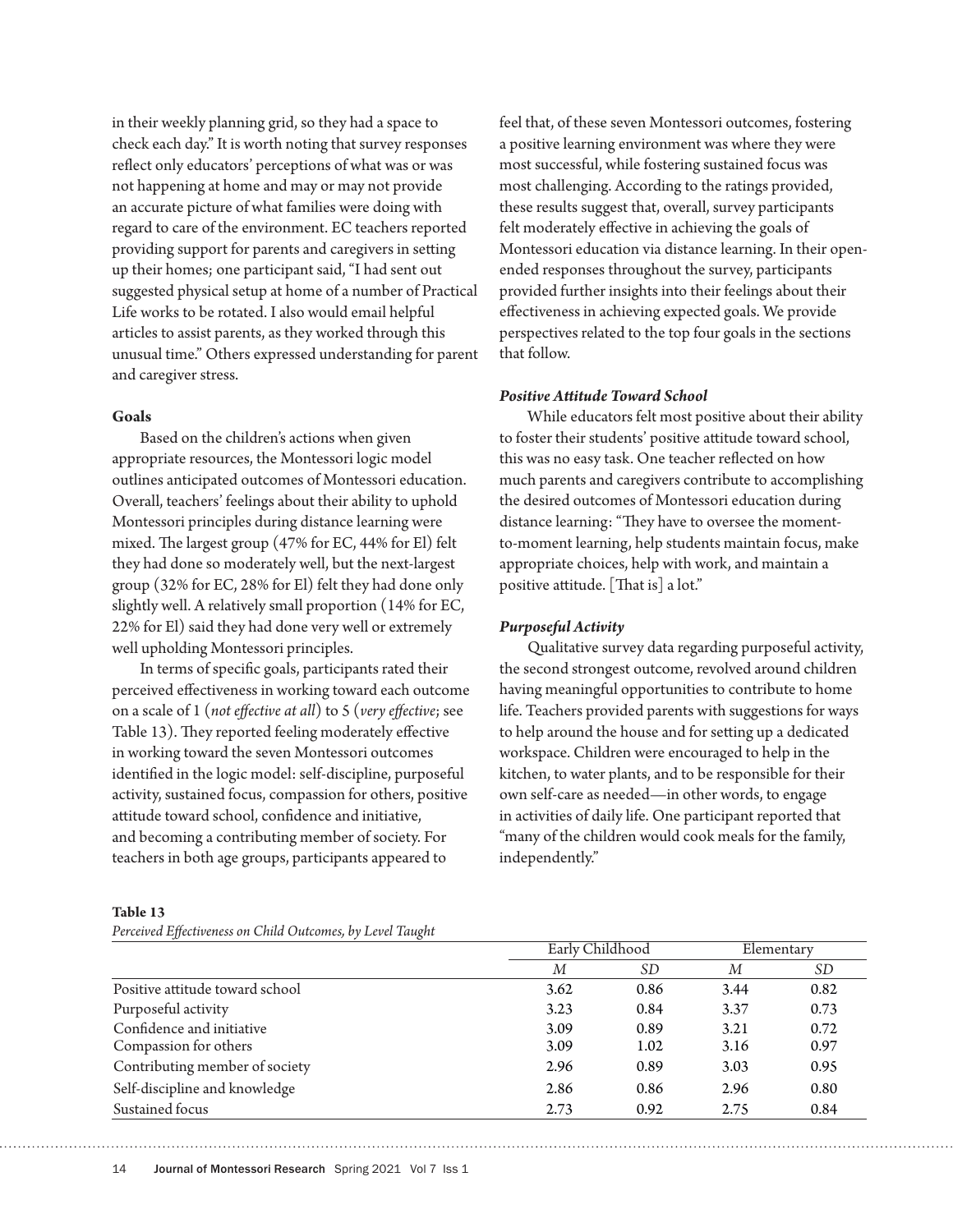#### *Confidence and Initiative*

In the area of confidence and initiative, teachers emphasized talking about positive choices with children, developed and suggested lessons that were self-correcting, and talked with families about the connection between confidence and independence. One teacher reported fostering confidence by giving children opportunities to share their work with their peers on Zoom: "This gives a sense of pride when they are able to say 'I did this by myself.'" Another teacher focused on initiative, "encouraging self-made projects, asking them how they could solve the problems of online learning, scaffolding to their independence level when needed." Many of the responses to the survey's open-ended question about independence connected to the idea of confidence and initiative and described strategies teachers employed in this regard. To set children up for success, teachers helped students in "making plans for getting work done and different strategies." As one teacher described it, "We offered ideas for the child to wrestle with and figure out on their own, ex: exploration of six feet social distance: [children were to] make a line of objects six feet long and send teacher a picture." One teacher even explained that they were "at times sending home work that erred on the side of below level so students could build independence and confidence," and another teacher was sometimes "reminding [students] of their skills and abilities."

## *Self-Discipline*

Teachers expressed that they needed to maintain flexibility and empathy in their commitment to promoting self-discipline for children during distance learning. Responses to open-ended survey questions reflected a balancing act between providing support for families in this area and recognizing that expectations at home might have to be different from expectations at school. Many teachers reported providing parents and caregivers with emails, videos, or Zoom training on how to support independence and self-discipline. Teachers would encourage parents and caregivers to remind children that "parents had their own work to do." Nonetheless, in many cases, the social-emotional needs of the family took precedence:

*We found that we needed to be more understanding of the parents' need to maintain their household in the way that their emotions (as impacted by the pandemic) would allow them. We observed many parents doing* 

*things for the children that the children were totally capable of doing, but we realized it was the parent's need to maintain some control and order over this situation, so we usually had to let it be.*

As another teacher put it, "We learned quickly that school at home could never be a one-size-fits-all experience in terms of independence."

## *Perceived Parent Impact on Self-Discipline, Initiative, and Confidence*

Several teachers commented on how families influenced their children's self-discipline, initiative, and confidence, often unintentionally interfering with these goals. One said she "reminded parents of the independent nature of Montessori and that children should be able to independently do all these lessons as well as choose the work they were interested in." In providing examples of the challenges, one teacher commented that "other parents were less inclined with independence." Another said,

*Fostering [independence] in a remote-learning format, however, was challenging, because some parents felt they needed to "take charge" and tell children exactly what to do when. In addition, I think it was hard for some children to get into "work mode" when they were not in an environment specifically prepared to engage them in developmentally appropriate work. Not having the positive support of peer learners was also a challenge for some children.*

## *Teacher Perspectives on Parent and Caregiver Successes and Challenges*

Because caregivers were an integral part of the distance-learning process as children learned from home, we explored teachers' perspectives about parents' and caregivers' successes and struggles with 13 Montessori resources and actions included in the logic model. Table 14 breaks down the percentage of teachers who listed each of these items as one of the top three elements families were most successful in implementing at home during distance learning, while Table 15 shows the percentage of teachers who listed each of these items as one of the top three elements families needed the most support with during distance learning. Teachers believed the top successes for both the EC and El parents and caregivers included experiences with nature, use of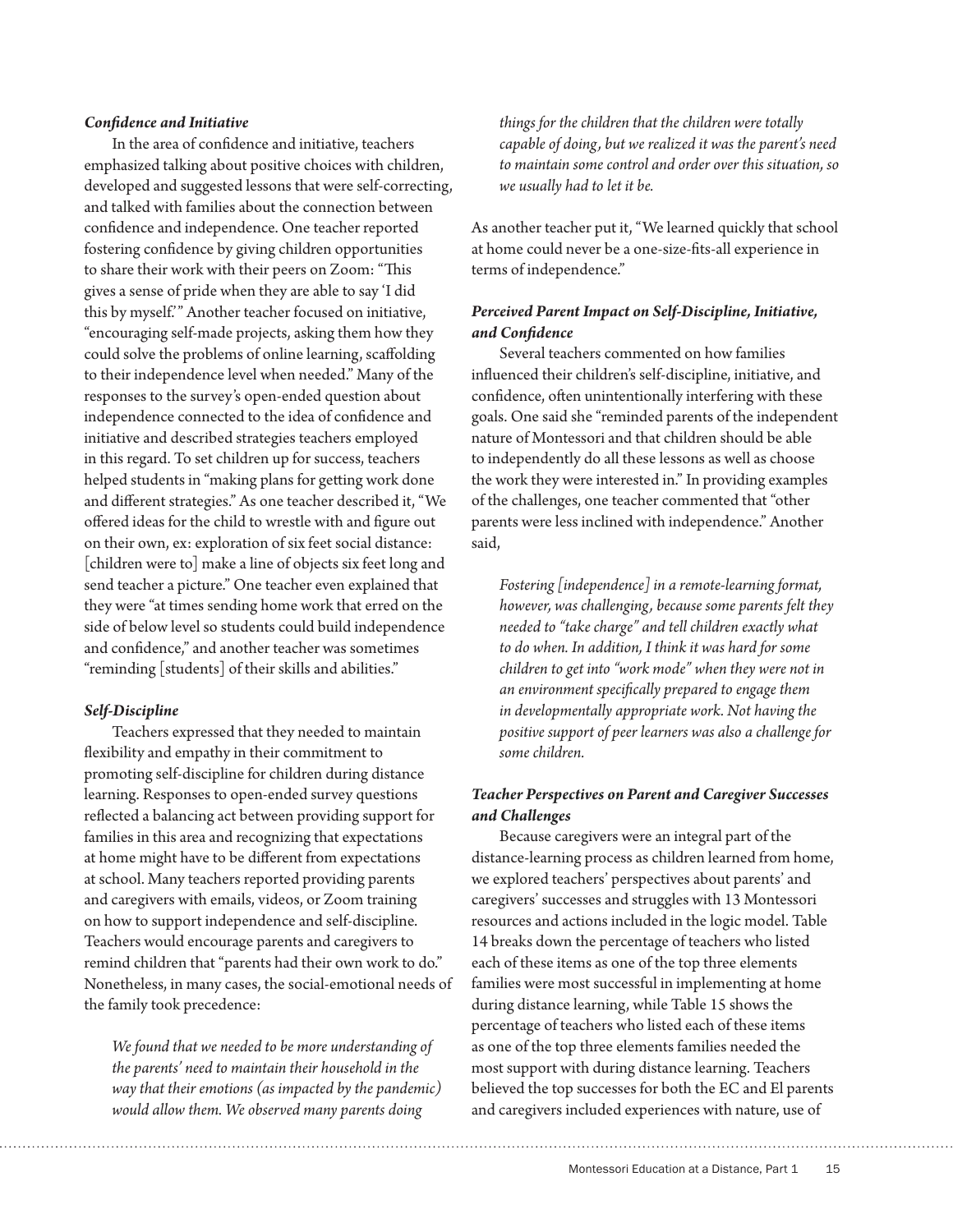**Table 14**

*Top Three Elements of Montessori Education in Which Families Were Most Successful, by Level Taught*

| Early Childhood (%) | Elementary $(\% )$ |  |  |
|---------------------|--------------------|--|--|
| 61                  | 45                 |  |  |
| 45                  | 29                 |  |  |
| 42                  | 37                 |  |  |
| 39                  | 32                 |  |  |
| 27                  | 34                 |  |  |
| 18                  | 32                 |  |  |
| 16                  | 13                 |  |  |
| 13                  | 8                  |  |  |
| 12                  | 31                 |  |  |
| 9                   | 15                 |  |  |
| 4                   | 8                  |  |  |
|                     |                    |  |  |
|                     | 6                  |  |  |
| 0                   | 0                  |  |  |
|                     | 9                  |  |  |
|                     |                    |  |  |

#### **Table 15**

*Top Three Elements of Montessori Education for Which Families Required the Most Support, by Level Taught*

|                                          | Early Childhood (%) | Elementary $(\%)$ |
|------------------------------------------|---------------------|-------------------|
| Clear expectations/freedom within limits | 49                  | 55                |
| Sustained focus                          | 46                  | 52                |
| Independence                             | 38                  | 34                |
| Delivering individualized instruction    | 28                  | 28                |
| Ordered environments                     | 27                  | 27                |
| Use of real-life and hands-on materials  | 26                  | 22                |
| Positive emotional climate               | 19                  | 18                |
| Collaboration with peers                 | 14                  | 22                |
| Adaptation for atypical development      | 12                  | 21                |
| Conflict resolution                      | 9                   | 0                 |
| Care of the learning environment         | 9                   | 4                 |
| Experiences with nature                  | 8                   |                   |
| Choice                                   | 8                   | 10                |
| Artistic self-expression                 |                     | 3                 |
| None of these                            |                     |                   |

real-life and hands-on materials, and positive emotional climate. EC teachers also included artistic self-expression as a successful element for parents and caregivers, while El teachers considered offering choice and engaging in individualized instruction as top parent and caregiver successes. In terms of challenges, teachers at both age levels responded similarly; the largest proportion of both groups indicated parents and caregivers needed the most support with establishing clear expectations and freedom within limits, enabling sustained focus, and fostering independence.

## **Discussion**

This study provides insight into many aspects of the experience of Montessori educators during the pandemic, including their teaching situations, their interpretation and application of Montessori principles, their assessment of their own effectiveness in achieving the desired outcomes of Montessori education, and their perceptions of the successes and challenges of families and children. While much of the shift to distance learning focused on technology, these results reinforce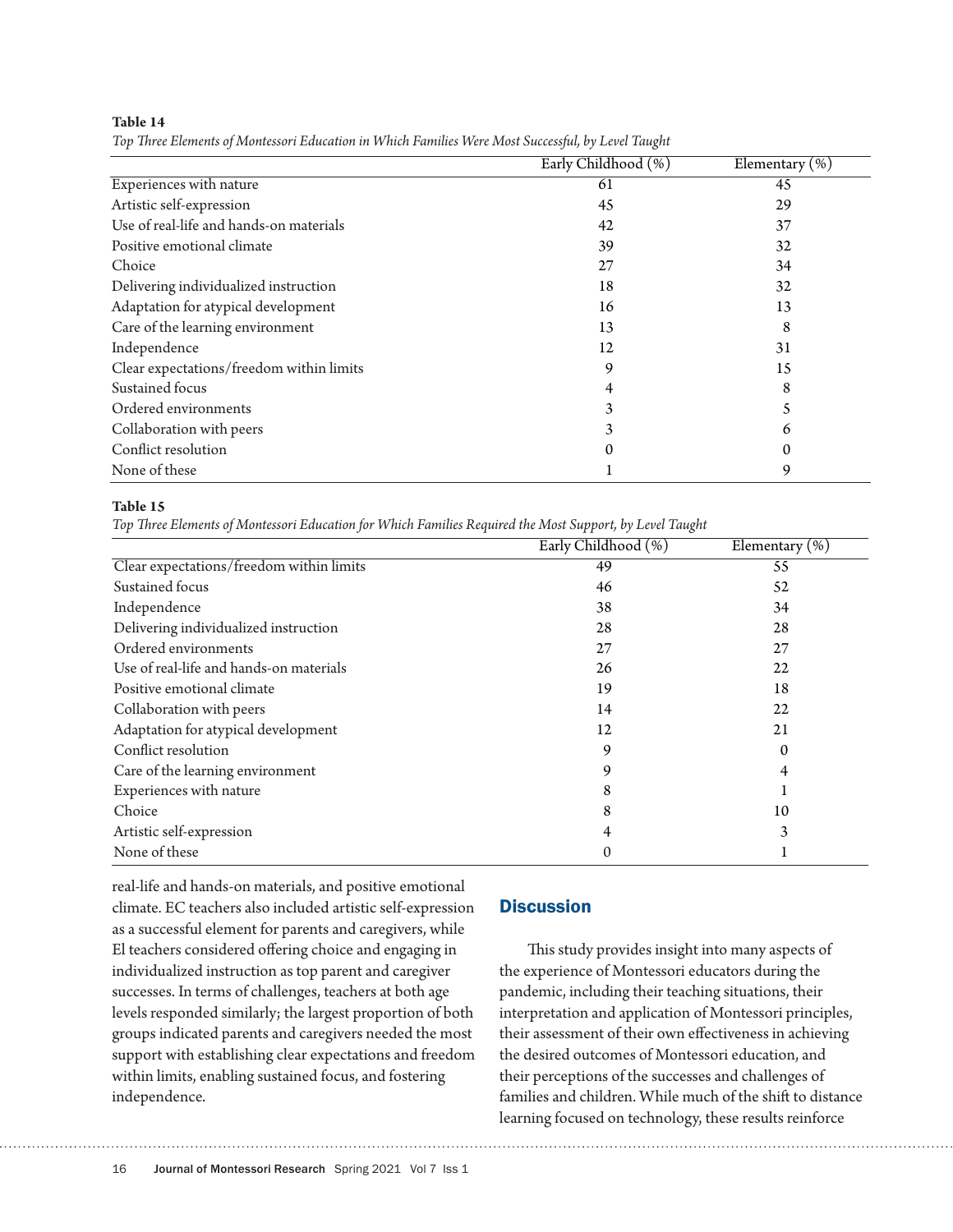the importance of human connections for teachers in maintaining relationships with families, sustaining vibrant classroom communities, and connecting with school leaders. Teachers' implementation of hands-on activities surpassed digital ones, despite the emphasis on Zoom and video content. Teachers found ways to add personalization and individualization, even though the use of grade-level or whole-class lessons was necessary more often than teachers desired. Teachers connected with students and students to one another through one-on-one meetings, virtual circle time, and social time. Teachers connected with parents and caregivers to help them create and maintain an effective learning environment for their children, albeit with reportedly mixed results caused by the realities of families' day-today circumstances. Nature became a widely embraced balm, according to teachers, providing an outlet for families to spend time together outside and for children to enjoy outdoor activities on their own. Without much support from their schools, teachers tried to incorporate as much of the Montessori experience as possible. Still, they felt that they were able to uphold Montessori principles to only a moderate degree under the circumstances. Clearly, the experience of distance learning resulted in challenges, frustrations, and compromises for teachers, families, and students.

This study suggests implications for Montessori educators and school leaders as they prepare for all children to return to face-to-face instruction. First, parents and caregivers have forged new relationships with educators during the pandemic. While returning to a clearer delineation between school and home may be welcome for many families, parents' and caregivers' responses to the shift may range from a desire to continue to feel more connected to their children's educational experiences to a desire to reduce the responsibility they have shouldered on top of their own commitments during this time. Anticipating and accommodating these varying attitudes can lay the groundwork for continued strong relationships between teachers and parents or caregivers.

Second, children are likely to present unique challenges for educators when returning to the classroom after such an extended absence. As they worked from home, children's distance-learning experiences often allowed less choice and independence than they enjoyed in their classrooms at school, so students' responses to regaining these opportunities will likely require patience and understanding. Some children may embrace a return

to independent work; others, to be able to thrive with less adult involvement, may need to gradually relearn to trust their own choices within the Montessori structure. In addition, with families relying so much on technology and having access to fewer opportunities for activity outside of the home during the pandemic, teachers may find that their students' physical capabilities and stamina have suffered, making it more difficult for them to sustain the energy necessary to complete a full work cycle and outdoor play. Children also have lacked access to the specially designed Montessori materials while they have been away from the classroom, so the careful handling that is an integral part of the Montessori experience may need to be relearned, even among older children. Given the varying degree of engagement reported by teachers, it is also likely that children will return to the classroom with a wide range of readiness to progress academically, requiring educators to incorporate an even greater degree of accommodation for variability in their classrooms which, fortunately, are well equipped for these differences.

Finally, teachers will understandably find that the distance-learning experience affects them directly as they return to the classroom. Limited opportunities for direct, extended observation and individualization while children were learning from home may leave them feeling less attuned to the unique needs of the children in their classrooms. Assessing the developmental progress of each child when they come back to school will require teachers to renew their observation skills and be patient as they rebuild rapport with their students. As many teachers felt less able to implement limits on student freedom during distance learning, they may have to consider additional strategies for reestablishing the highly functioning classroom dynamic as students adjust. Understandably, the challenges of teaching children who are learning from home might have taken a toll on teacher morale and energy, even as teachers face yet another challenging transition returning to the classroom. In the end, as human connections have suffered for many people during distance learning, Montessori educators will likely hunger for support, professional connections, and a return to the rich classroom experiences that drew them to the field of Montessori education in the first place. School leaders will need to employ tangible strategies to support teachers transitioning back to the classroom and to demonstrate how much teachers are valued in order to retain experienced educators after they have endured the hardships of the COVID-19 pandemic.

Montessori Education at a Distance, Part 1 17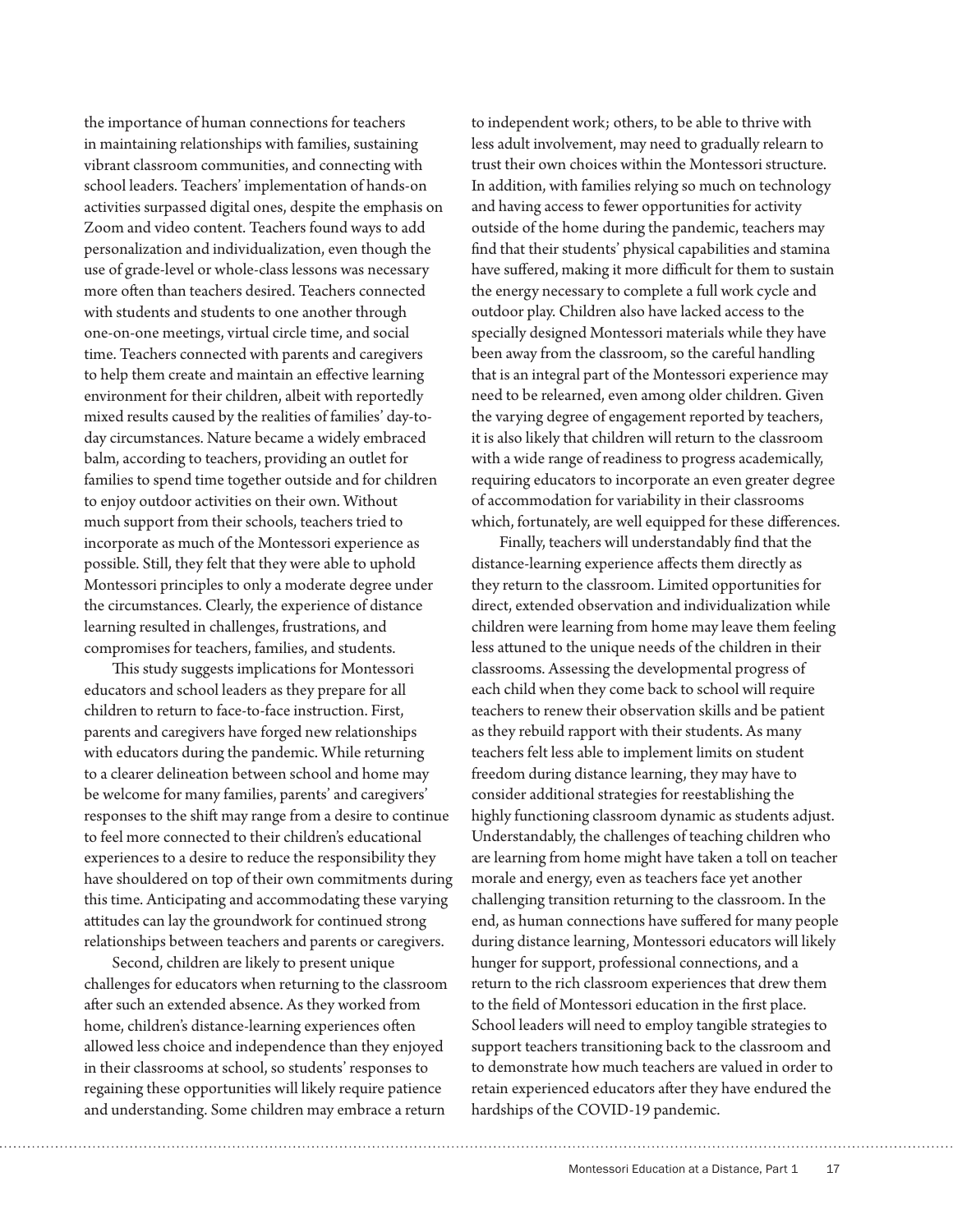#### **Limitations**

Although resource constraints and the urgency of the topic dictated the scope of this study, it would have been more robust with a larger and more diverse survey sample. Even so, these study results provide unique insights into Montessori educators' response to the unprecedented distance-learning experience in the spring of 2020 and suggest potential considerations as schools prepare for all children to return to face-to-face learning.

## Author Information

#### **† Corresponding Author**

Angela Murray**†** is an assistant research professor at the University of Kansas and is the director of the KU Center for Montessori Research. She can be reached at akmurray@ku.edu.

Katie Brown is director of professional learning at the National Center for Montessori in the Public Sector.

Patricia Barton is a graduate student at the University of Buffalo, head of school at Desert Shadows Montessori, and Early Childhood coordinator of the Arizona Montessori Teacher Education Program.

## References

- Culclasure, B., Daoust, C., Cote, S., & Zoll, S. (2019). Designing a logic model to inform Montessori research. *Journal of Montessori Research*, *5*(1), 35–49. https://doi.org/10.17161/jomr.v5i1.9788
- Debs, M., & Brown, K. E. (2017). Students of color and public Montessori schools: A review of the literature. *Journal of Montessori Research*, *3*(1), 1–15. https:// doi.org/10.17161/jomr.v3i1.5859
- MacDonald, G. (2016). Technology in the Montessori classroom: Benefits, hazards and preparation for life. *NAMTA Journal*, *41*(2), 99–107. https://files.eric. ed.gov/fulltext/EJ1112230.pdf

Montessori, M. (2012). *The 1946 London lectures*. Montessori-Pierson Publishing.

National Center for Montessori in the Public Sector. (n.d.). *The Montessori census.*

https://www.montessoricensus.org/

- Saldaña, J. (2009). *The coding manual for qualitative researcher*. SAGE.
- Walston, J., Redford, J., & Bhatt, M. P. (2017). *Workshop on Survey Methods in Education Research: Facilitator's guide and resources* (REl 2017–214; ED573681). U.S. Department of Education, Institute of Education Sciences, National Center for Education Evaluation and Regional Assistance, Regional Educational Laboratory Midwest. https://files.eric.ed.gov/ fulltext/ED573681.pdf
- W. K. Kellogg Foundation. (2004). *W. K. Kellogg Foundation logic model development guide.*  https://www.wkkf.org/resource-directory/ resources/2004/01/logic-model-development-guide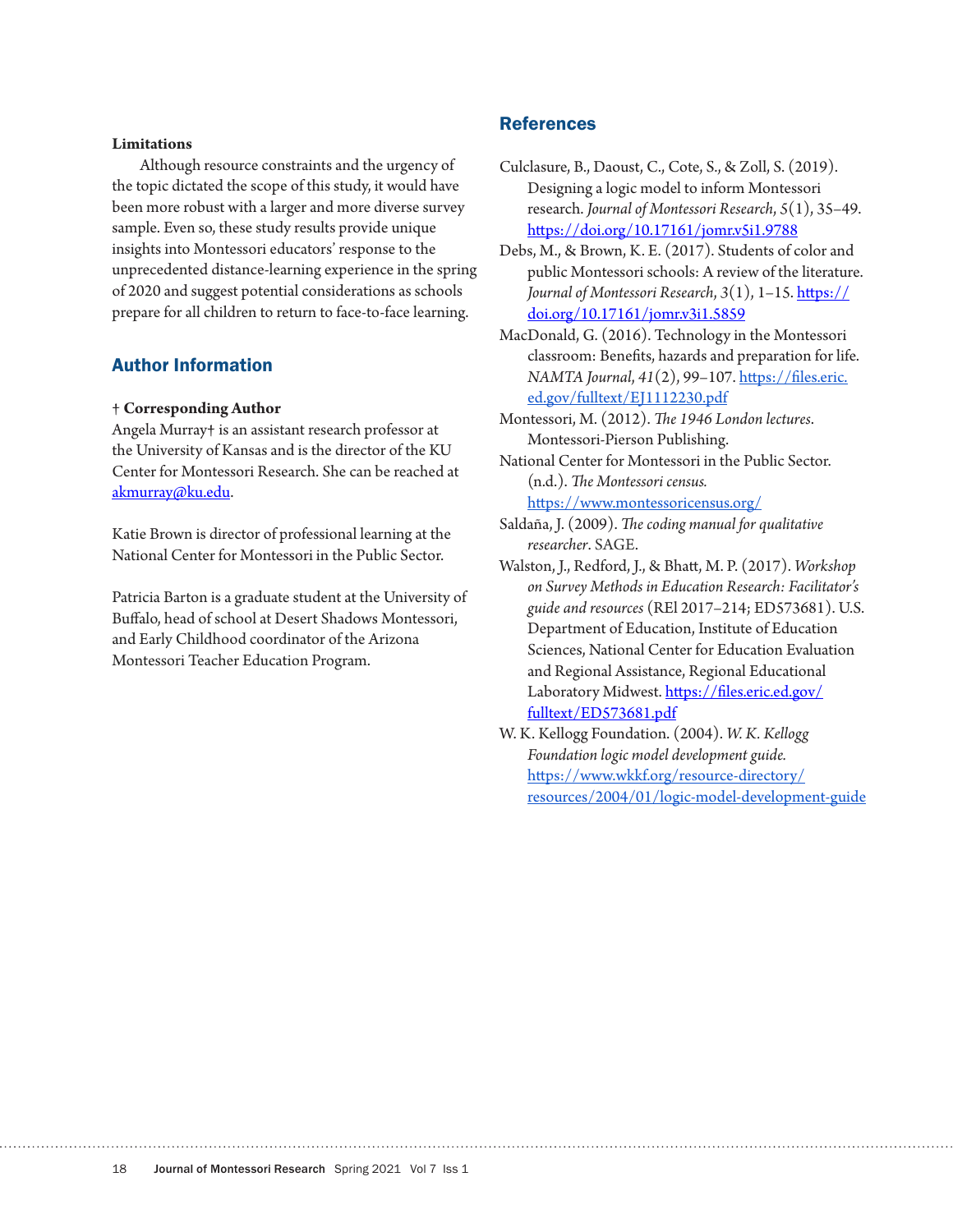# **Appendix**

## **Survey Instrument**

#### **Montessori Education's Response to COVID-19 Distance Learning**

Q1 Thank you for helping the National Center for Montessori in the Public Sector and the University of Kansas Center for Montessori Research by participating in a research study to understand how Montessori educators have been interpreting and applying Montessori principles to serve children and families during the pandemic. We are using this unique time to understand Montessori adaptation and implementation during distance learning. Use the link below to participate in an anonymous online survey and share it with colleagues who may wish to participate.

You can contact akmurray@ku.edu for more information. This study should take 15 minutes to complete and should not produce any risk or discomforts beyond those encountered in everyday life. This study provides no direct benefit to participants. The next page will outline basic information about the study so that you can make an informed decision about participating. Please review the information statement and click "NEXT" if you consent to participate.

Q2 Montessori Education's Response to COVID-19 Distance-Learning Requirements

#### **Teacher Survey Information Statement**

**KEY INFORMATION** This project is studying how Montessori educators are interpreting and applying Montessori principles to serve children and families. Your participation in this research project is completely voluntary. Your participation will take approximately 15 minutes. You will be asked to complete an online survey. Detailed information on procedures can be found below. This study should not produce any risk or discomforts beyond those encountered in everyday life. We hope that this study will provide insight on Montessori practices as they are translated to a distance-learning environment. This study provides no direct benefit to participants. Your alternative to participating in this research study is not to participate.

## **INTRODUCTION**

The Center for Montessori Research at the University of Kansas supports the practice of protection for human subjects participating in research. The following information is provided for you to decide whether you wish to participate in the present study. You should be aware that even if you agree to participate, you are free to withdraw at any time without penalty.

We are conducting this study to better understand how Montessori educators are interpreting and applying Montessori principles to serve children and families. This will entail your completion of an online survey. Your participation is expected to take approximately 15 minutes to complete. The content of the survey should cause no more discomfort than you would experience in your everyday life.

Although participation may not benefit you directly, we believe that the information obtained from this study will help us gain a better understanding of Montessori practices as they are translated to a distance-learning environment. Your participation is solicited, although strictly voluntary. Your name will not be associated in any way with the research findings. Since this is an anonymous online survey hosted by Qualtrics, your identifiable information will not be associated with your responses. It is possible, however, with internet communications, that through intent or accident someone other than the intended recipient may see your response.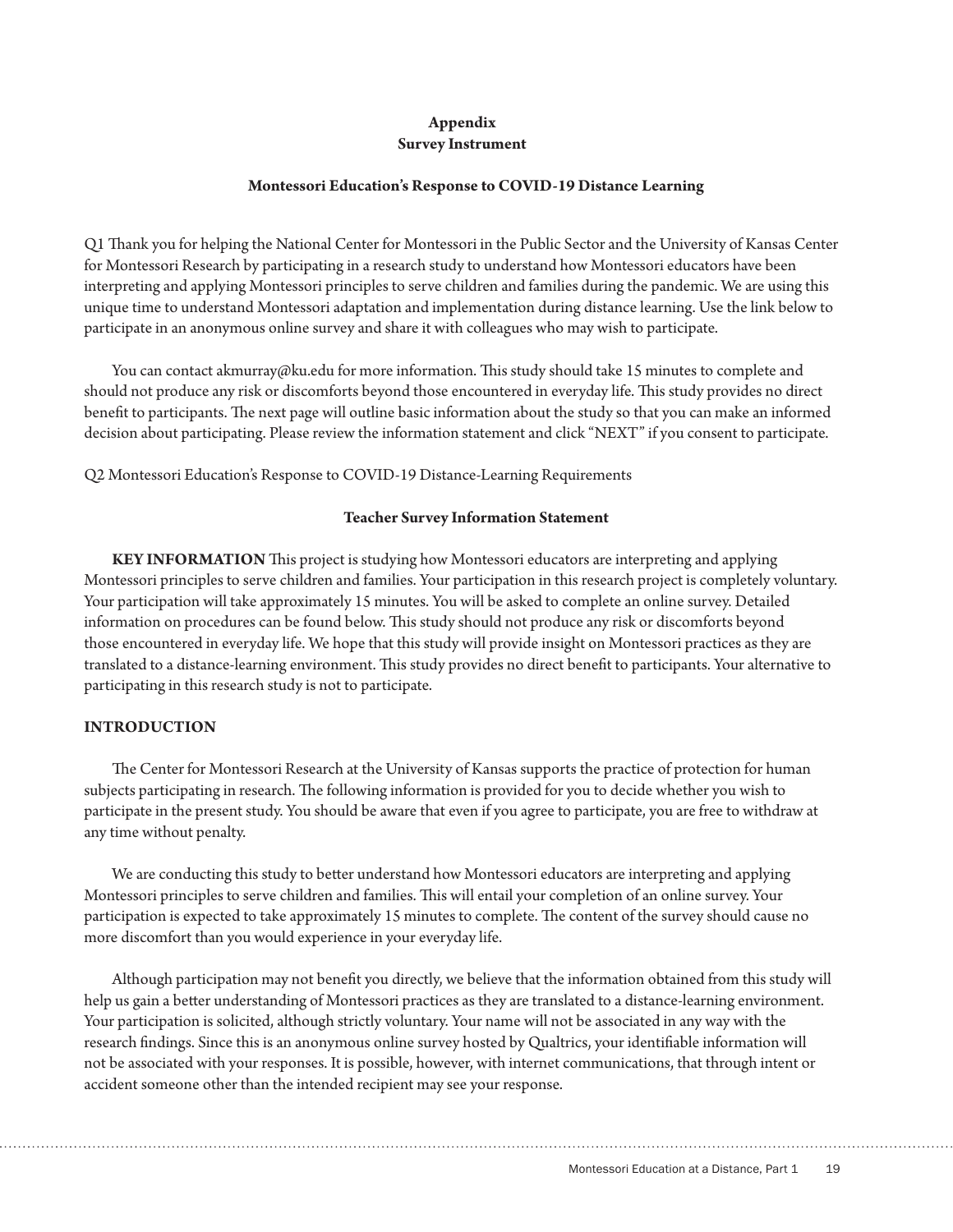If you would like additional information concerning this study before or after it is completed, please feel free to contact us by phone or mail.

Completion of the survey indicates your willingness to take part in this study and that you are at least 18 years old. If you have any additional questions about your rights as a research participant, you may call (785) 864-7429 or write the Human Research Protection Program (HRPP), University of Kansas, 2385 Irving Hill Road, Lawrence, Kansas 66045-7563, email irb@ku.edu.

Sincerely, Angela K. Murray Principal Investigator Center for Montessori Research Joseph R. Pearson Hall University of Kansas Lawrence, KS 66045 (785) 864–6773 akmurray@ku.edu

Q3 What was your role in the spring of 2020?

|                     | Teacher $(1)$                 |
|---------------------|-------------------------------|
| $\circlearrowright$ | School leader (2)             |
| $\bigcirc$          | Classroom assistant $(3)$     |
| $\circlearrowright$ | Support staff $(4)$           |
| $\circ$             | Para educator $(5)$           |
| $\bigcirc$          | Other (please specify): $(6)$ |
|                     |                               |

Q4 What age level of children did you work with in the spring of 2020?

| Primary (ages $2 \frac{1}{2 - 6}$ ) (1) |  |
|-----------------------------------------|--|
|-----------------------------------------|--|

- $\circ$  Elementary (ages 6–12) (2)
- $\circ$  Other (4) Terminate

Q5 [If not Primary or Elementary] Thank you for your interest in this survey. At this time, we are only asking teachers of children ages 2 1/2 through adolescence to provide input. [Go to end of survey]

Q6 Montessori teachers and schools have responded in a variety of ways to the unprecedented challenges of distance learning presented by COVID-19. We need to understand the realities of your world and assure you that there are absolutely no right or wrong answers. We appreciate your open and honest responses and remind you that your name will not be associated in any way with the research findings. Since this is an anonymous online survey hosted by Qualtrics, your identifiable information will not be associated with your responses.

For the remainder of the survey please think about the spring of 2020 when asked about your approach to distance learning.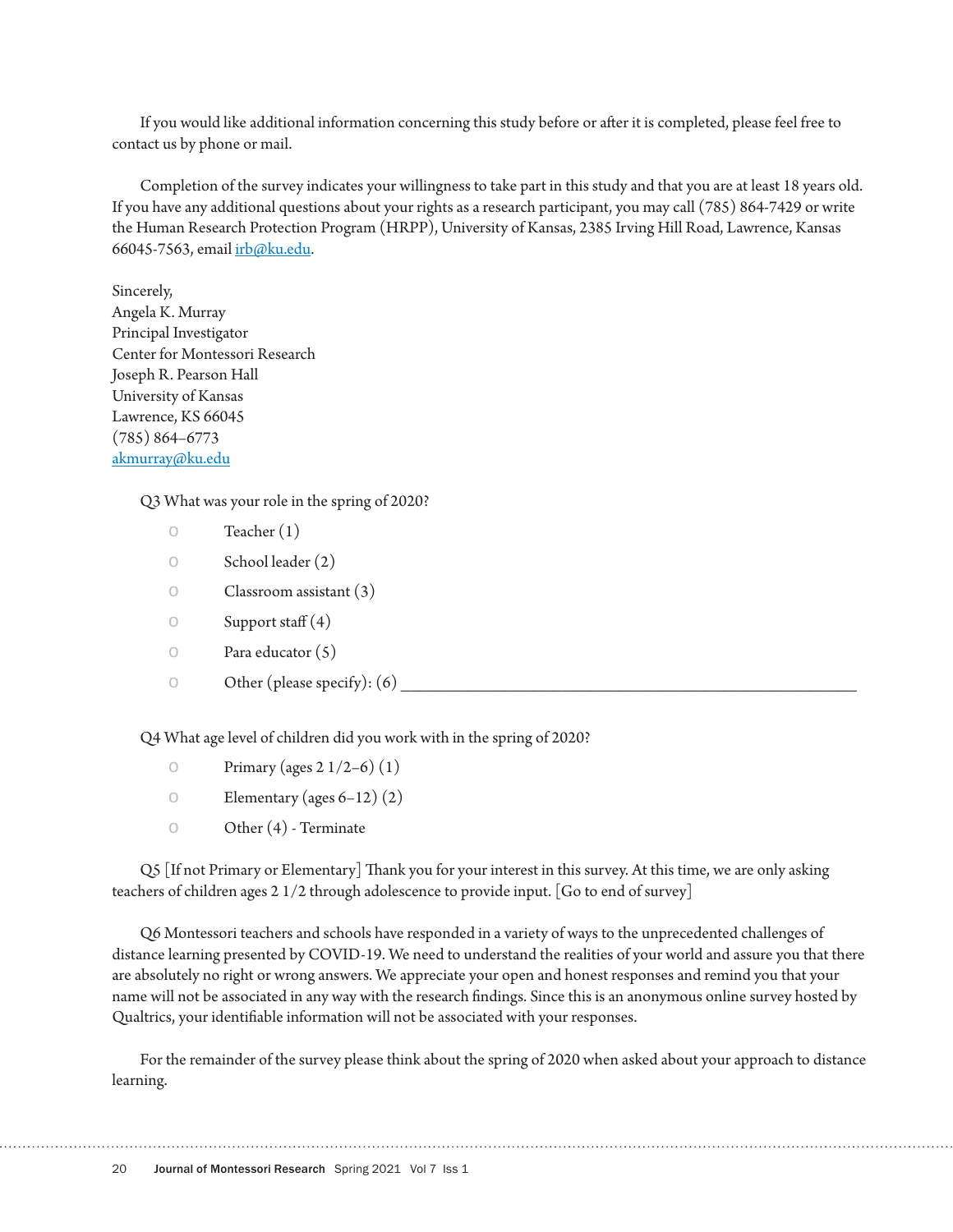Q7 To the best of your ability, please focus on distance-learning activities in your school overall across classrooms.

Q8 In the spring of 2020, did you use any distance-learning strategies with your students?

- $\circ$  Yes  $(1)$
- $\circ$  No  $(2)$  Terminate

Q9 Please let us know about your situation and how COVID-19 impacted your Montessori program in the spring of 2020.

## Open End

Q10 How much **guidance**, if any, did you get from your school's administration regarding what strategies you were expected to employ for distance learning?

- $\circ$  A great deal  $(5)$
- o A moderate amount (4)
- $\circ$  Some (3)
- $\circ$  A little  $(2)$
- $\circ$  None  $(1)$
- o Not applicable

Q11 How much **support**, if any, did you get from your school's administration in developing strategies for distance learning?

- $\circ$  A great deal  $(5)$
- o A moderate amount (4)
- $\circ$  Some (3)
- $\circ$  A little  $(2)$
- $\circ$  None  $(1)$
- o Not applicable

Q12 Which of the following strategies, if any, did you employ for distance learning? Select all that apply:

- $Zoom/video$  interactions with students  $(1)$
- $\Box$  Zoom/video interactions with families  $(2)$
- $\Box$  Read aloud livestream  $(3)$
- $\Box$  Physical materials/packets for families (4)
- $\Box$  Electronic learning management systems (i.e., Google Classroom, etc.) (5)
- $\Box$  Digital devices/other technology provided to families  $(6)$
- $\Box$  Other (please specify) (7)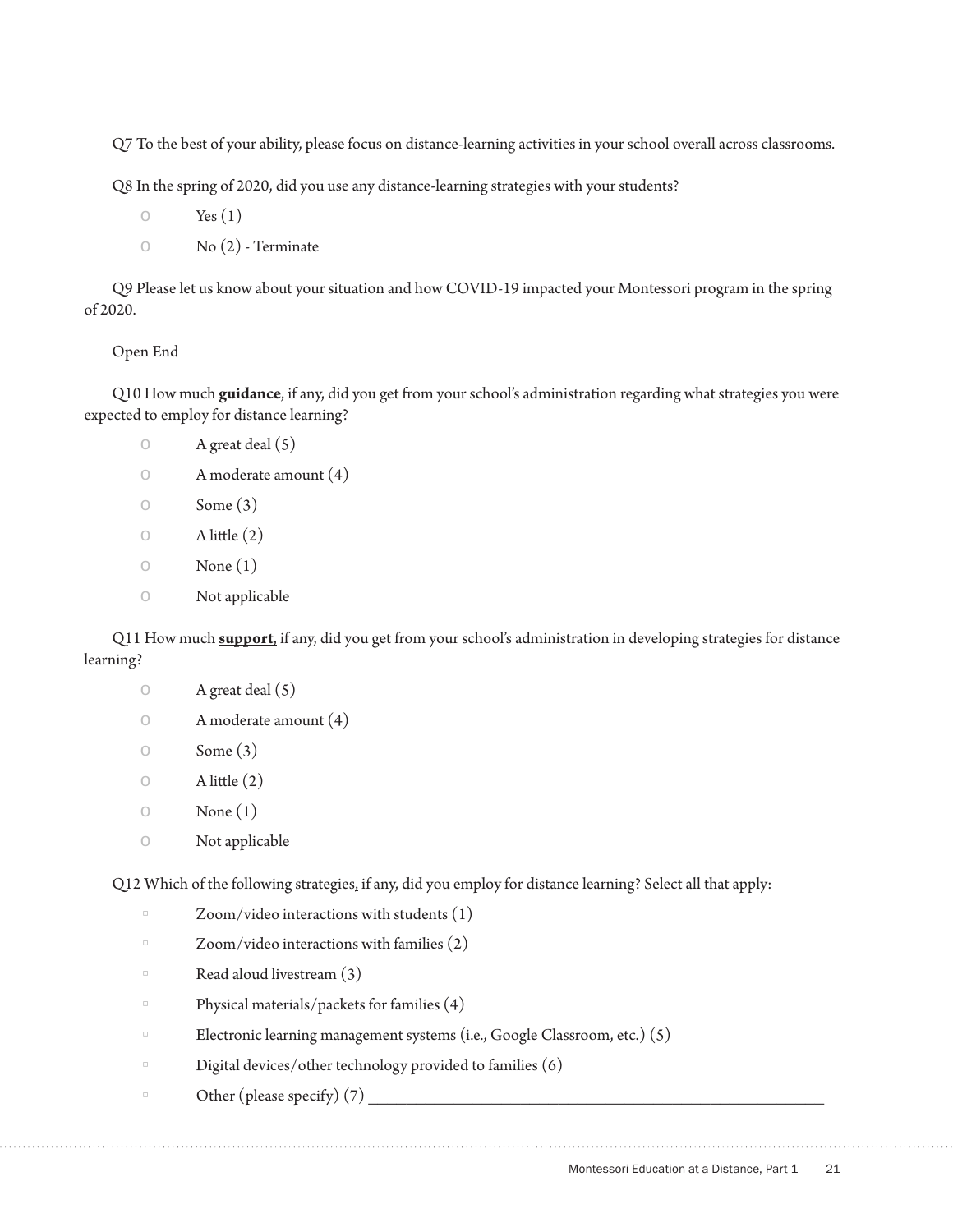Q13 What proportion of your students' work time was spent on... (Please slide the indicator to the appropriate percentage.)

| Screen-based activities (Zoom meetings, iPad apps, etc) ()   |  |
|--------------------------------------------------------------|--|
| Hands-on activities (Practical Life, reading physical books, |  |
| working with manipulatives, etc.) ()                         |  |

Q14 How has this experience of distance learning impacted your attitude toward the use of technology in Montessori classrooms? Would you say that your feelings about technology in Montessori classrooms is now...

- o More favorable (1)
- o About the same (2)
- o Less favorable (3)

Q15 In distance learning, what does it mean to you to "prepare the environment"?

Open End

Q16 What percentage of teaching time during distance learning was devoted to each of the following areas of the curriculum? (Please enter values so that the total will sum to 100%)

Language : \_\_\_\_\_\_\_ (1) Math : \_\_\_\_\_\_\_\_\_\_ (2) Sensorial : \_\_\_\_\_\_\_\_ (3) Cultural (music, movement, and art) :  $\qquad \qquad (4)$ Science and social studies : \_\_\_\_\_\_\_\_ (5) Practical Life :  $\boxed{\qquad \qquad (6)}$ Other :  $(7)$  $Total:$ 

Q17 What was the role of classroom assistant(s) during distance learning, if applicable? Select all that apply.

- $\Box$  Created video content.  $(1)$
- $\Box$  Hosted live video interactions (e.g., Zoom). (7)
- $\Box$  Prepared materials for live video, packets or online programs (e.g., Seesaw). (2)

- $\Box$  Participated in communication with families or children. (3)
- $\Box$  Conducted 1:1 check-ins with children. (4)
- $\Box$  Other (please specify): (5)
- $\Box$  Not applicable  $(6)$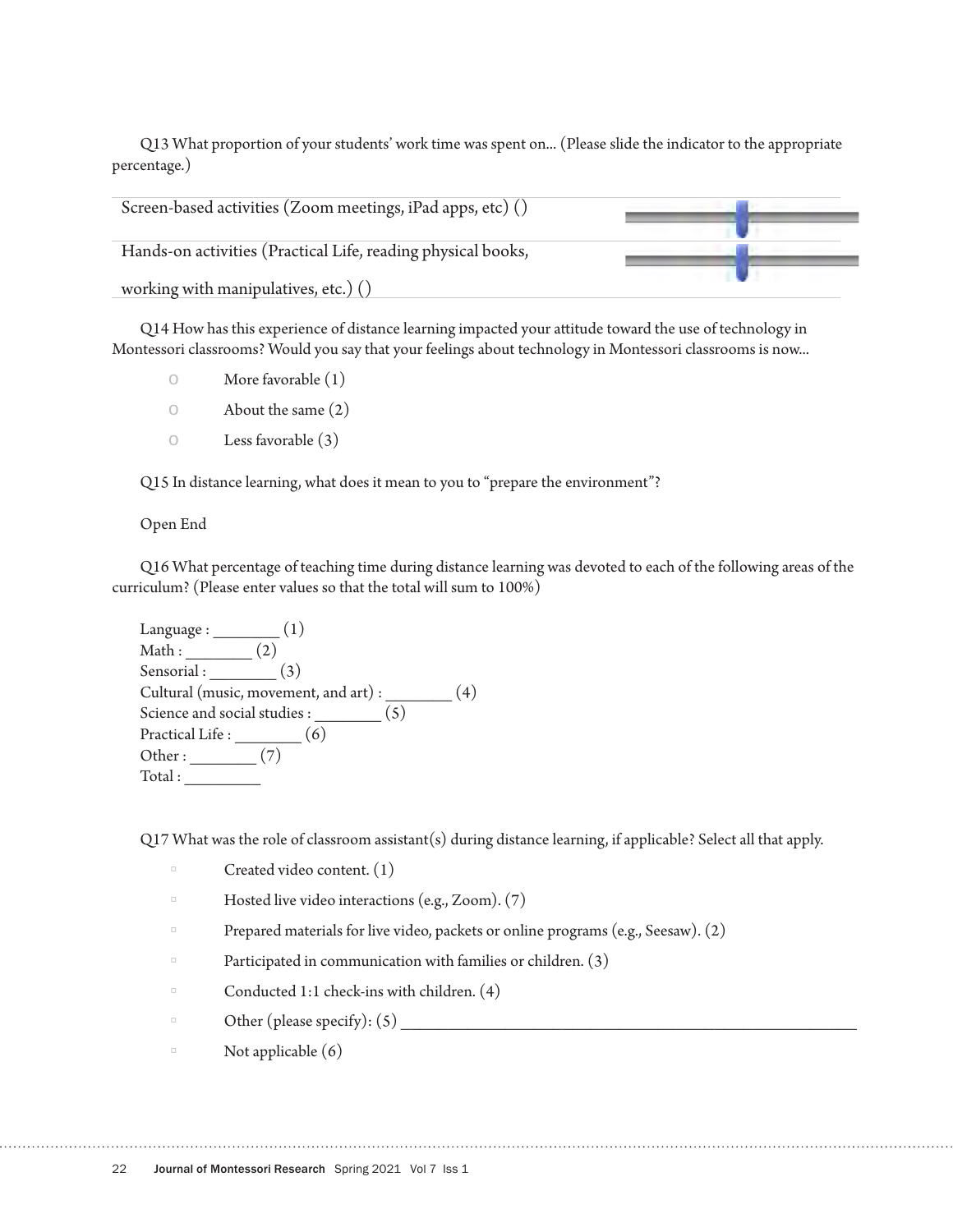Q18 Which of these instructional approaches, if any, did you employ with students in distance learning? Select all that apply.

Each child received personalized assignments, materials, and lesson plans  $(1)$ 

Children received assignments, materials, and lesson plans according to their grade level (e.g, one plan for 1st grade, one plan for 2nd grade, etc.) (2)

- All the children in my class received the same lessons, materials, and assignments  $(3)$
- $\Box$  I met one-on-one with each child regularly  $(4)$
- Other (please specify):  $(5)$
- $\Box$  None of these  $(6)$

Q19 How well do you feel you were able to create a positive emotional climate for learning in a distance-learning environment?

- $\circ$  Extremely well  $(5)$
- $\circ$  Very well (4)
- o Moderately well (3)
- $\circ$  Slightly well  $(2)$
- $\circ$  Not well at all  $(1)$
- o Not applicable

Q20 Freedom within limits is a key element of Montessori education. How, if at all, did you set limits for children when you were not physically with them?

#### Open End

Q21 How, if at all, did you facilitate experiences with nature? Select all that apply:

Provided electronic resources about the natural world (e.g., National Geographic videos, websites, etc.) (1)

- Designed outdoor activities for children  $(2)$
- Encouraged parents to spend time with children outside  $(3)$
- $\Box$  Other (please specify): (5)
- $\Box$  Did not facilitate experiences with nature  $(4)$

Q22 If applicable, how did you adapt lessons and activities for children with disabilities? Select all that apply:

Revisions to learner's IFSP (individualized family service plan), IEP (individualized education plan), or BIP (behavior intervention plan) (1)

- $\Box$  Provided additional one-on-one contacts via phone or web meetings (more than other students) (2)
- Additional support for family members who were caring for learner  $(3)$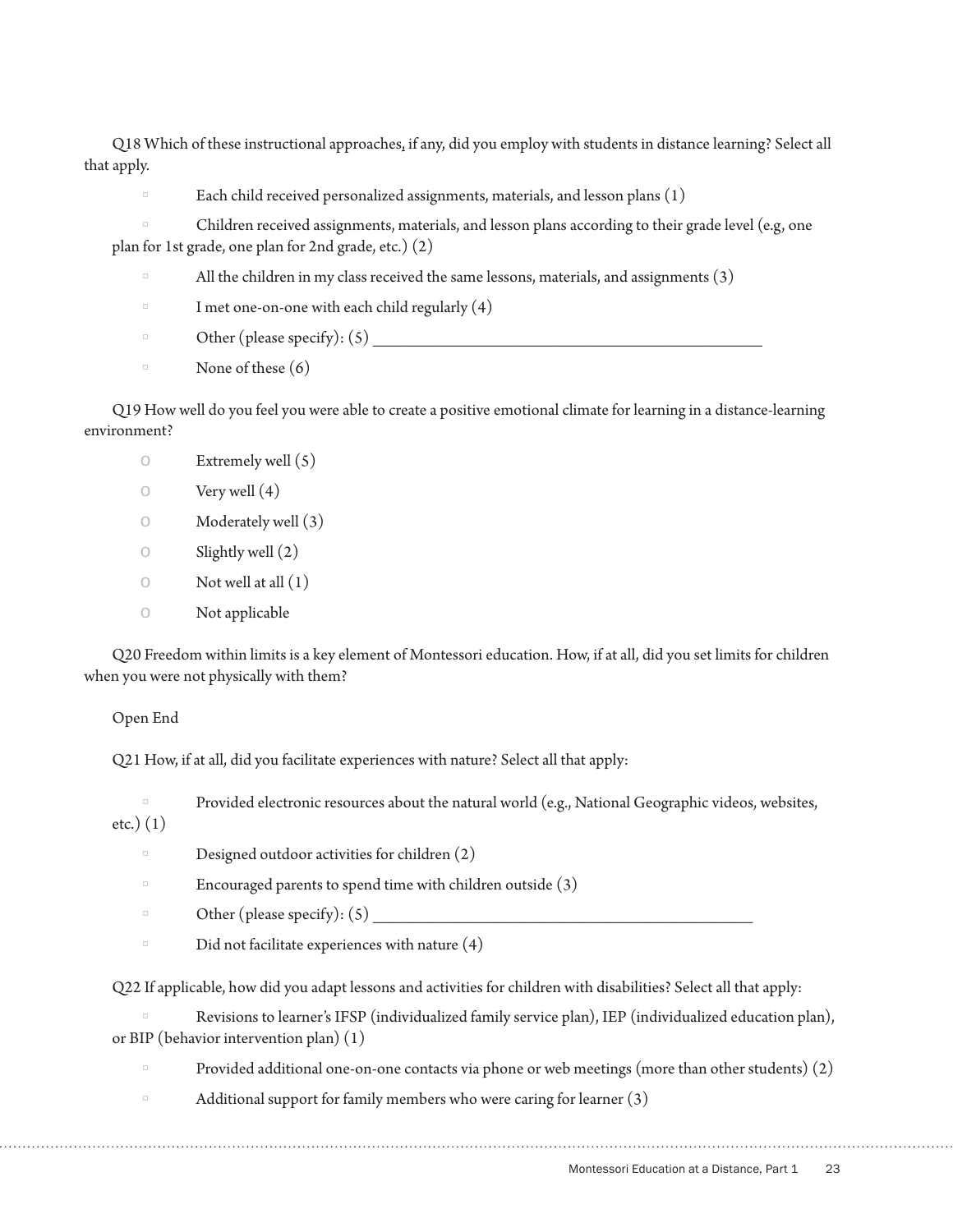Consulted with special educators to provide appropriate learning services online (4)

Consulted with service providers (eg, occupational therapists, speech language pathologists, or physical therapists) to help carry over specific goals into academic lessons online (5)

- $\Box$  Provided physical materials  $(6)$
- $\Box$  Other (please specify):  $(7)$
- $\Box$  Not applicable  $(8)$

Q23 How, if at all, did the experience of distance learning change your understanding of the role of a teacher?

Open End

Q24 How, if at all, did you provide children with choice during distance learning?

## Open End

Q25 How, if at all, did you use Montessori materials in distance learning? Select all that apply:

Children borrowed materials from school to use at home  $(1)$ 

We provided digital versions of Montessori materials for children to manipulate electronically (eg, through an app or website) (2)

We provided instructions and templates for parents to replicate Montessori materials at home using common household objects and materials (3)

- $\Box$  Other (please specify): (5)
- $\Box$  Did not use Montessori materials  $(4)$

Q26 How, if at all, did you provide opportunities for children to collaborate? Select all that apply:

- $\Box$  Group projects  $(1)$
- $\Box$  Discussion boards (2)
- $\Box$  Circle time (3)
- $\Box$  Virtual social time (eg, having lunch together over Zoom) (4)
- $\Box$  Other (please specify): (6)
- $\Box$  Did not provide opportunities for collaboration (5)

Q27 Did you continue to provide support for conflict resolution between students in your distance-learning environment (e.g., with a virtual peace table)?

- $\circ$  Yes  $(1)$
- $\circ$  No  $(2)$
- $\circ$  Children are not gathering (3)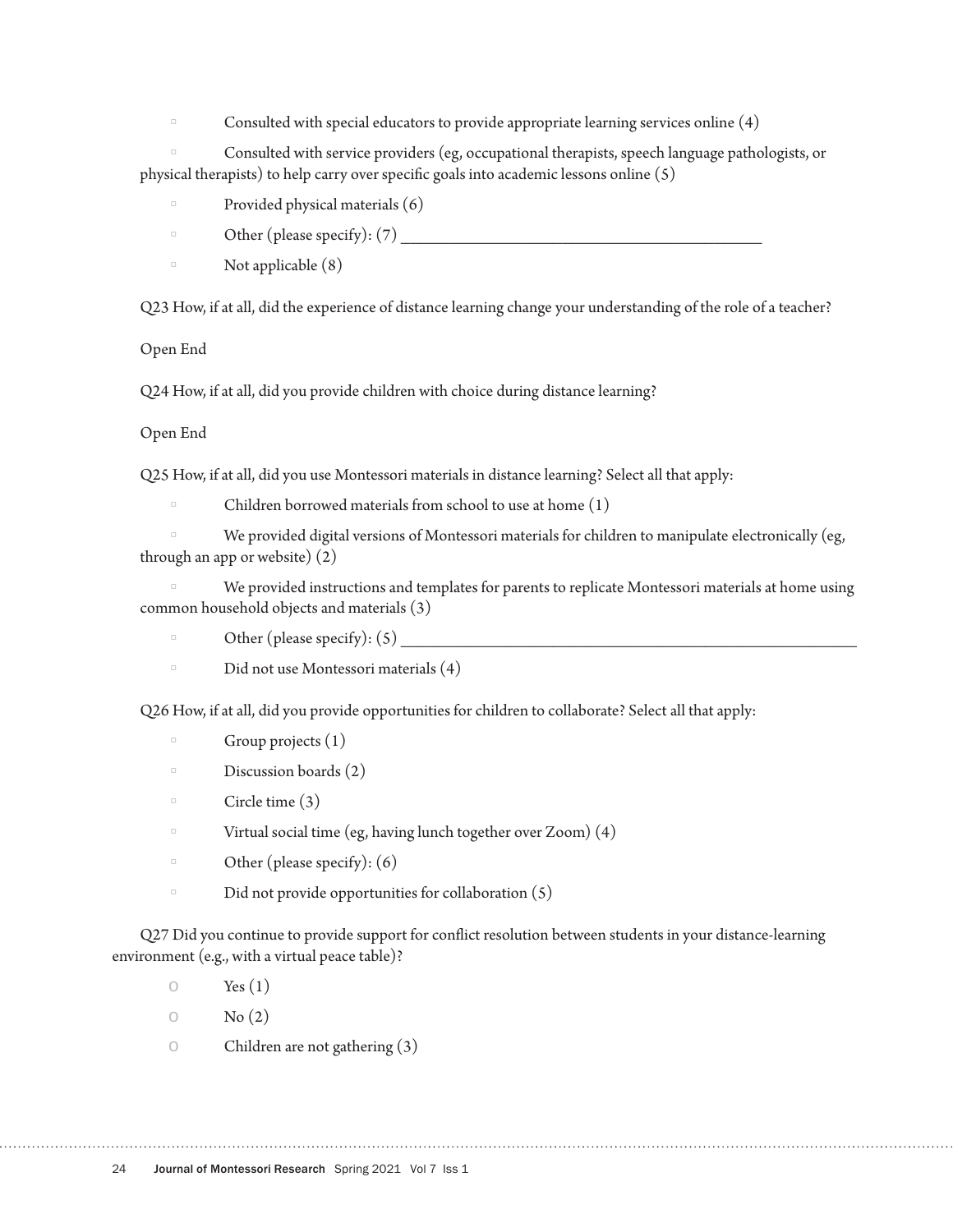Q28 How, if at all, did you approach observation during distance learning? Select all that apply:

- $\Box$  Analyzed students' work product  $(1)$
- $\Box$  Observed students working via videoconference  $(2)$
- $\Box$  Used parent-reported data, including narrative, photos, etc. (3)
- $\Box$  Other (please specify): (5)
- $\Box$  Did not engage in observation  $(4)$

Q29 To what extent did you provide opportunities for children to express themselves artistically?

- $\circ$  More than when children were physically at school  $(1)$
- $\circ$  About the same as when children were physically at school  $(2)$
- $\circ$  Less than when children were physically at school  $(3)$

Q30 In your estimation, how much opportunity did children have to help maintain the environment at home during distance learning?

- $\circ$  More than when children were physically at school  $(1)$
- $\circ$  About the same as when children were physically at school  $(2)$
- $\circ$  Less than when children were physically at school  $(3)$

Q31 How, if at all, did you try to foster independence in distance learning?

## Open End

Q32 How well do you feel you were able to uphold Montessori principles and values during distance learning?

- $\circ$  Extremely well (5)
- $\circ$  Very well  $(4)$
- $\circ$  Moderately well  $(3)$
- $\circ$  Slightly well  $(2)$
- $\circ$  Not well at all  $(1)$
- $\circ$  Not applicable  $(6)$

Q33 To what extent do you feel you were able to effectively work toward these outcomes for children in a distancelearning environment?

|                                   | Extremely<br>effective<br>(5) | Very effective<br>(4) | Moderately<br>effective $(3)$ | Slightly<br>effective<br>(2) | Not<br>effective at<br>all $(1)$ |
|-----------------------------------|-------------------------------|-----------------------|-------------------------------|------------------------------|----------------------------------|
| Self-discipline and knowledge (1) |                               |                       |                               |                              |                                  |
| Purposeful activity (2)           |                               |                       |                               |                              |                                  |
| Sustained focus (3)               |                               |                       |                               |                              |                                  |
|                                   |                               |                       |                               |                              |                                  |
|                                   |                               |                       |                               |                              |                                  |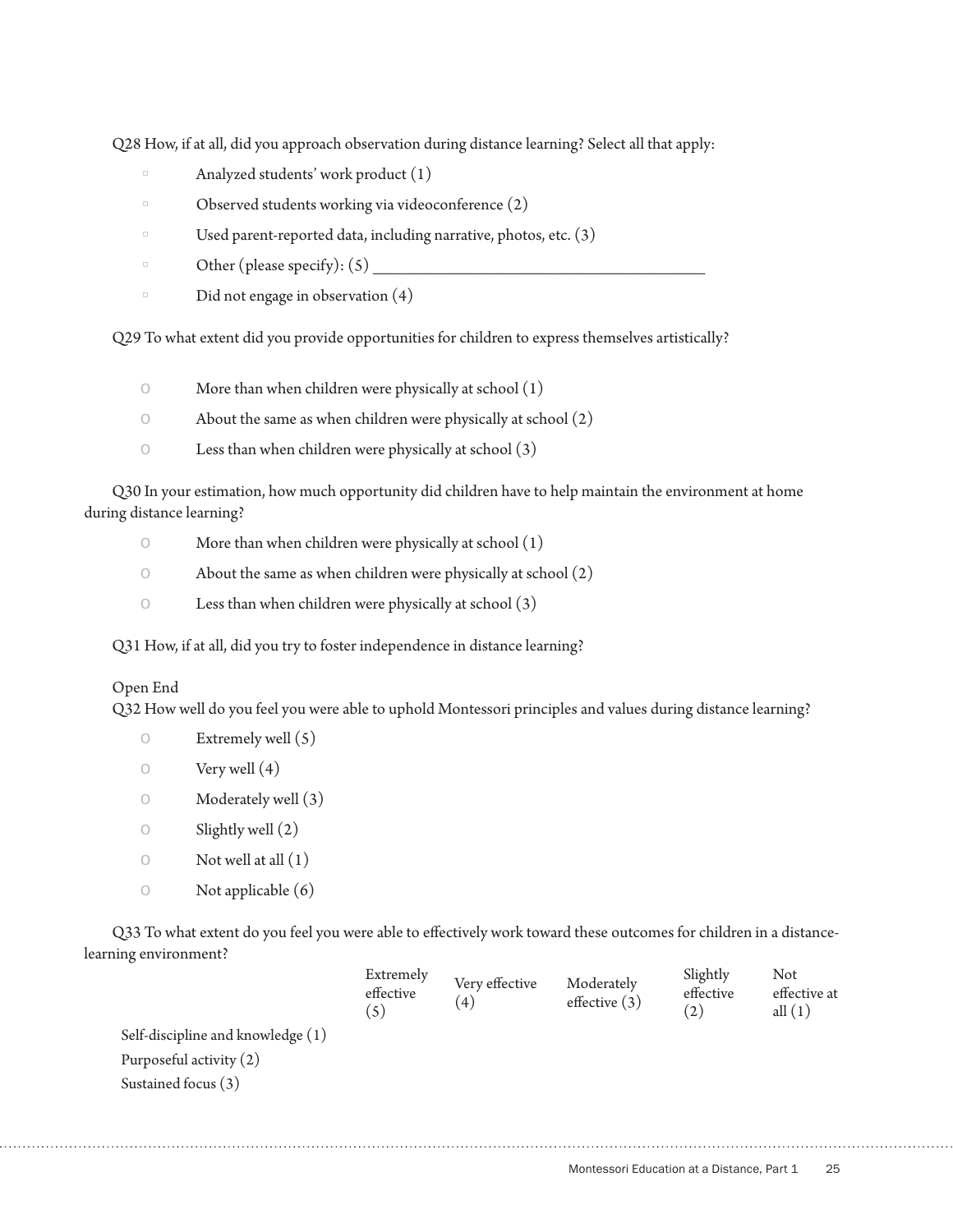Compassion for others (4) Positive attitude toward school (5) Confidence and initiative (6) Contributing member of society (7)

Q34 About what percentage of your families are... (Please slide the indicator to the appropriate percentage.) 0 10 20 30 40 50 60 70 80 90 100

| Engaged in distance learning () |  |
|---------------------------------|--|
|                                 |  |

Q35 How, if at all, did you support families in preparing the environment at home for learning?

Open End

Q36 Of these key elements of Montessori education, which are the top 3 that families were most successful in implementing at home during distance learning? (Please select three items)

- Ordered environments (1)
- $\Box$  Delivering individualized instruction (2)
- Positive emotional climate (3)
- Clear expectations/freedom within limits  $(4)$
- Experiences with nature  $(5)$
- $\Box$  Adaptation for atypical development  $(6)$
- $\Box$  Choice (7)
- □ Use of real-life and hands-on materials  $(8)$ <br>Collaboration with peers  $(9)$
- Collaboration with peers  $(9)$
- $\Box$  Conflict resolution (10)
- $\Box$  Artistic self-expression (11)
- $\Box$  Care of the learning environment (12)
- $\Box$  Independence (13)
- $\Box$  Sustained focus (14)
- $\Box$  None of these  $(15)$

Q37 Of these key elements of Montessori, which are the top 3 where families needed the most support during distance learning? (Please select three items)

- Ordered environments (1)
- Delivering individualized instruction (2)
- Positive emotional climate  $(3)$
- Clear expectations/freedom within limits  $(4)$
- Experiences with nature  $(5)$
- $\Box$  Adaptation for atypical development  $(6)$
- $\Box$  Choice (7)
- □ Use of real-life and hands-on materials  $(8)$ <br>Collaboration with peers  $(9)$
- $\Box$  Collaboration with peers (9)
- Conflict resolution (10)
- $\Box$  Artistic self-expression (11)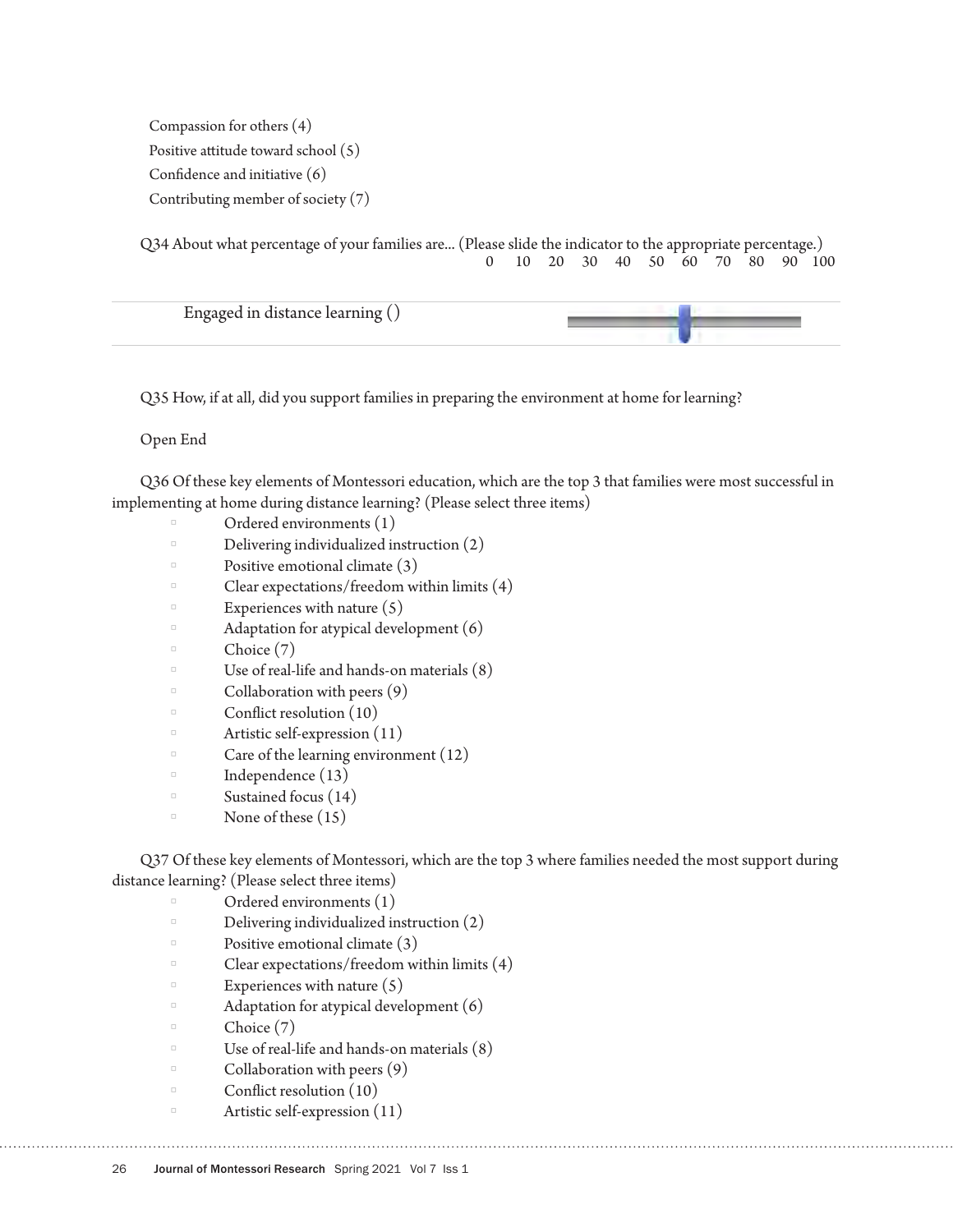- Care of the learning environment  $(12)$
- $\Box$  Independence (13)
- $\Box$  Sustained focus (14)
- None of these  $(15)$

Q38 In your view, what is the role of families in Montessori distance learning if any?

Open End

Q39 How, if at all, has your approach to family engagement changed as a result of distance learning?

- $\circ$  I am interested in engaging families more in the future  $(1)$
- $\circ$  In the future, I plan to engage families at about same level as I did before the pandemic (3)
- $\circ$  I am interested in engaging families less in the future  $(2)$

Q40 **The next few questions are for classification purposes only. Remember that your name will not be associated with any of your responses. We only use this information to group responses of similar individuals together.**

Q41 Which of the following best describes your Montessori training, if any?

- $\circ$  I do not have any formal Montessori training  $(1)$
- o I am currently taking my Montessori training (2)
- o I completed an AMS-affiliated training program (3)
- o I completed an AMI-affiliated training program (4)
- $\circ$  I completed a MACTE-accredited training program not affiliated with AMS or AMI (5)
- o I completed a training program not affiliated with MACTE, AMS or AMI (6)

Q42 Is your school:

- $\circ$  Public  $(1)$
- o Independent (2)
- $\circ$  My school is a public school, but I work in a tuition-based primary or infant/toddler program  $(3)$
- $\circ$  Something else (please specify)  $(4)$

Q43 Approximately what percentage of your school's students... (Please slide the indicator to the appropriate percentage.) 0 10 20 30 40 50 60 70 80 90 100

Would qualify for free and reduced lunch ()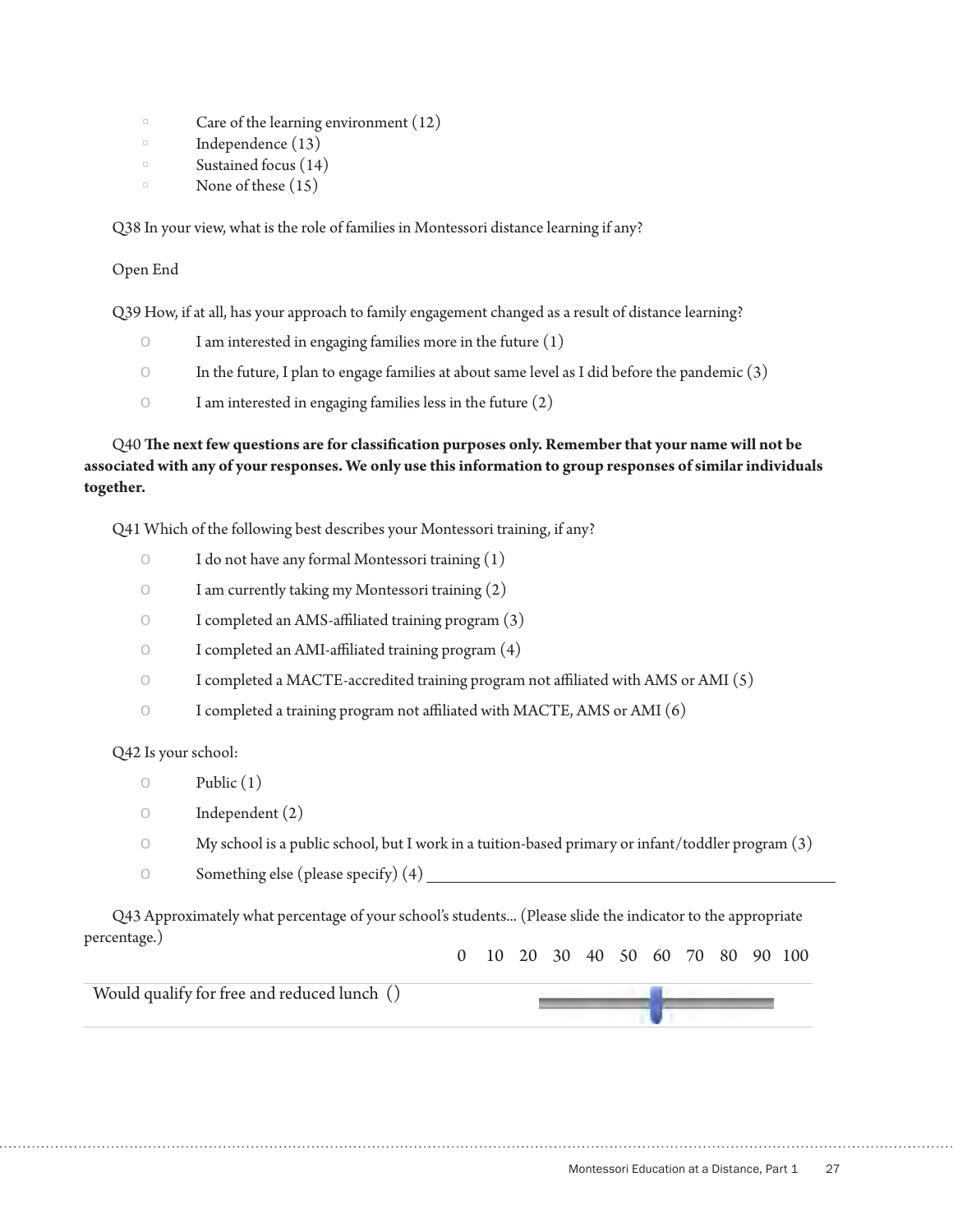Q44 Approximately what percentage of your school's students... (Please slide the indicator to the appropriate percentage.)



Q45 Is your school Montessori accredited or recognized?

 $\circ$  Yes  $(1)$ 

 $\circ$  No  $(2)$ 

Q46 Please identity your school's affiliation:

- $\circ$  AMS (1)  $\circ$  AMI (2)  $\circ$  MEPI (3)
- $\circ$  Other (4)

Q47 In which country is your school located?

Q48 In which state is your school located?

Q49 Is your school located...

- $\circ$  In a large city (1)
- $\circ$  In a midsize city (2)
- $\circ$  In a small city (3)
- $\circ$  In a suburb of a city (4)<br> $\circ$  In a rural area (5)
- In a rural area  $(5)$

Q50 Which of the following ranges includes your age?

- $\circ$  18–24 (1)<br> $\circ$  25–34 (2)
- $25-34(2)$
- $\circ$  35–44 (3)
- $\circ$  45–54 (4)
- $55-64(5)$
- $\circ$  65 or older (6)
- o Prefer not to say (7)

Q51 Are you Spanish, Hispanic, or Latino or none of these?

- $\circ$  Yes  $(1)$
- o None of these (2)
- $\circ$  Prefer not to say (3)

28 Journal of Montessori Research Spring 2021 Vol 7 Iss 1